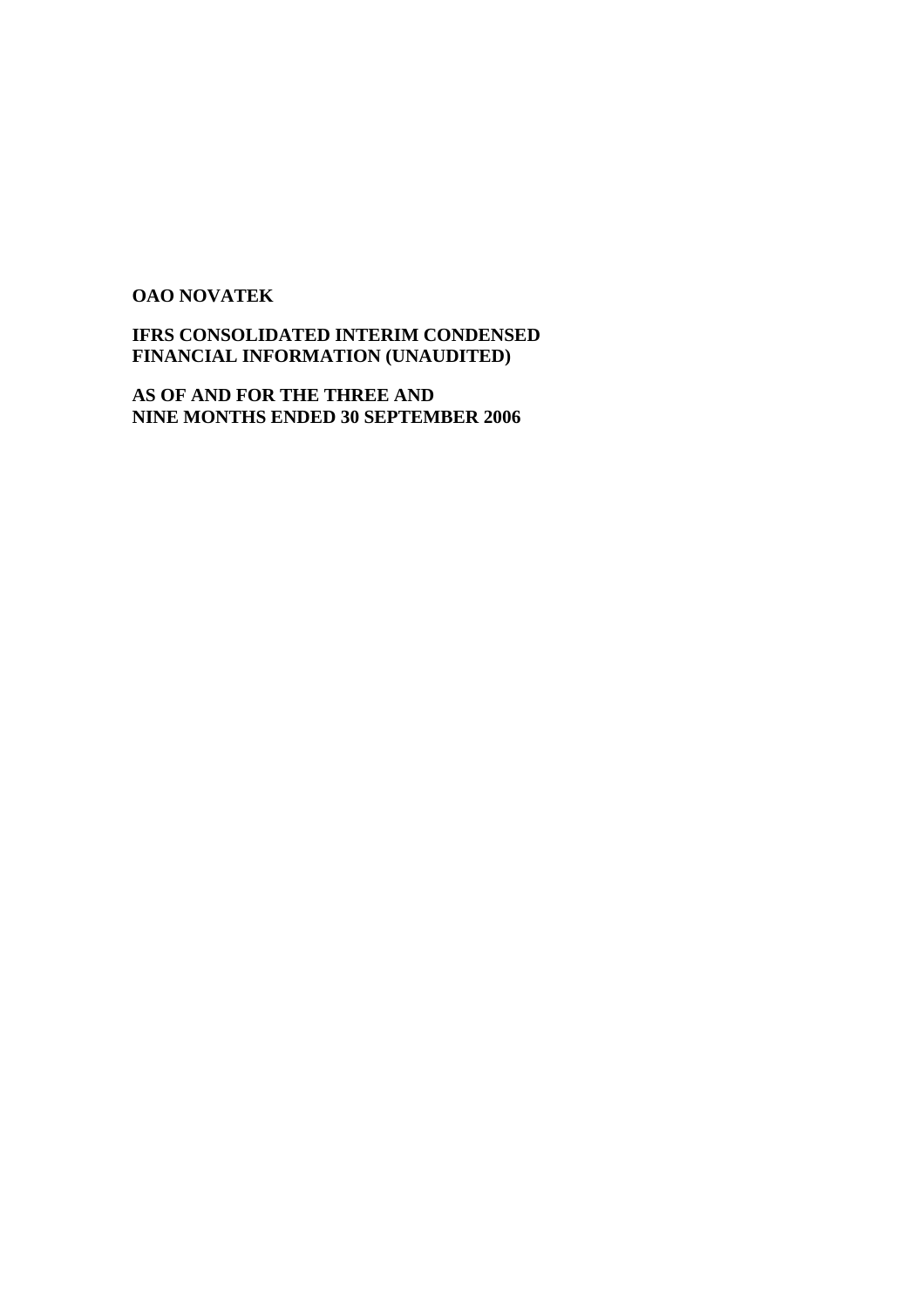#### **CONTENTS Page**

## Review Report of Auditors 3 Consolidated Interim Condensed Balance Sheets (unaudited) 4 Consolidated Interim Condensed Statements of Income (unaudited) 5 Consolidated Interim Condensed Statements of Cash Flows (unaudited) 6 Consolidated Interim Condensed Statements of Changes in Equity (unaudited) 7 Selected notes to the Consolidated Interim Condensed Financial Information (unaudited) 8-20 Contact Information 21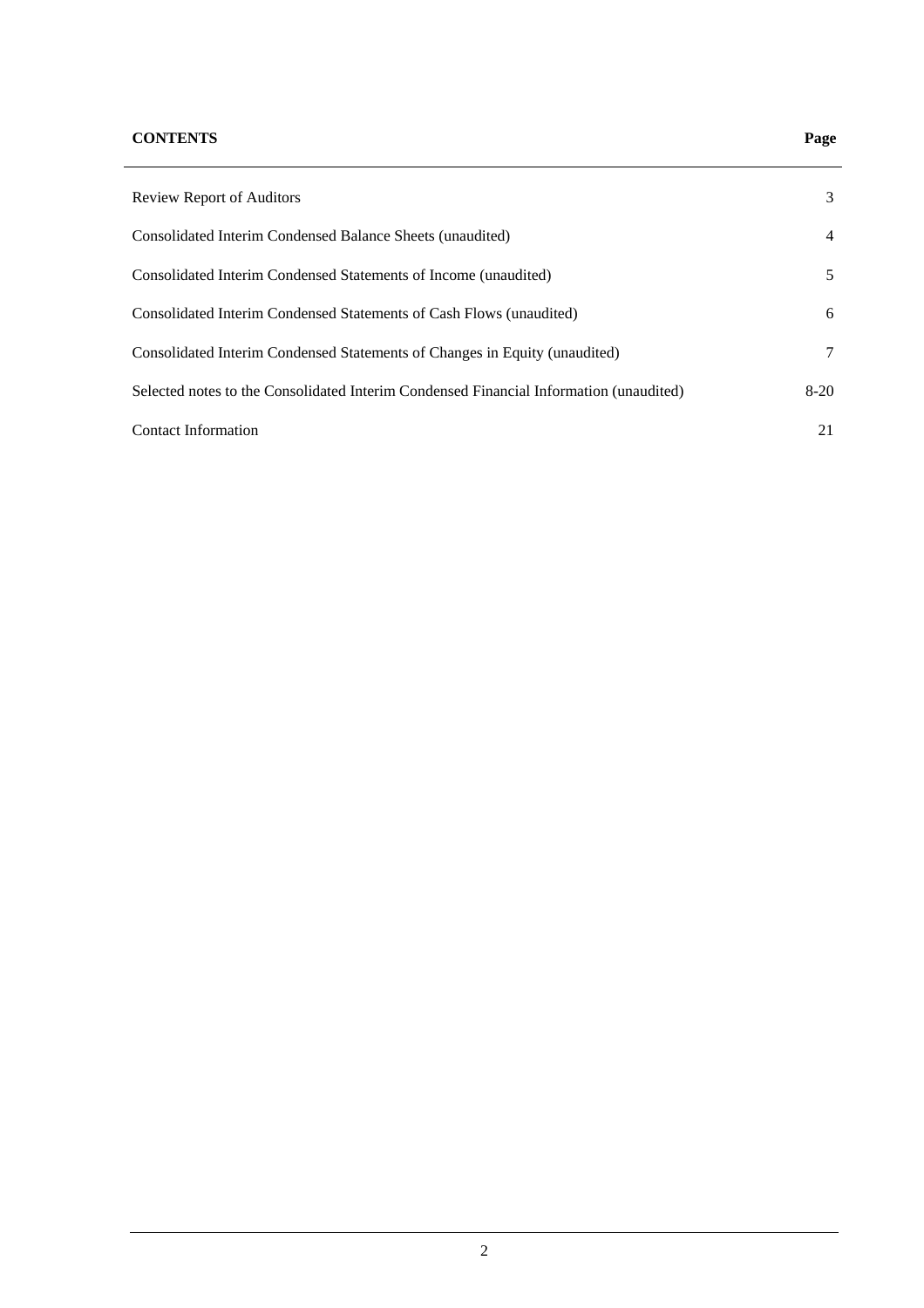# **PRICEWATERHOUSE COPERS &**

**ZAO PricewaterhouseCoopers Audit** Kosmodamianskaya Nab. 52, Bld. 5 115054 Moscow Russia Telephone +7 (495) 967 60 00 Facsimile +7 (495) 967 60 01

#### **REVIEW REPORT OF AUDITORS**

To the shareholders and directors of OAO NOVATEK

- We have reviewed the accompanying consolidated interim condensed balance sheet of OAO NOVATEK 1. and its subsidiaries (the "Group") as of 30 September 2006, the related consolidated interim condensed statements of income for the three and nine months then ended, and the related consolidated interim condensed statements of cash flows and of changes in equity for the nine months then ended. This consolidated interim condensed financial information as set out on pages 4 to 20 is the responsibility of the Group's management. Our responsibility is to issue a report on this consolidated interim condensed financial information based on our review.
- 2. We conducted our review in accordance with the International Standard on Review Engagements 2400. This standard requires that we plan and perform the review to obtain moderate assurance as to whether the consolidated interim condensed financial information is free of material misstatement. A review is limited primarily to inquiries of Group personnel and analytical procedures applied to financial data and thus provides less assurance than an audit. We have not performed an audit and, accordingly, we do not express an audit opinion.
- Based on our review, nothing has come to our attention that causes us to believe that the accompanying  $3.$ consolidated interim condensed financial information has not been properly prepared, in all material respects, in accordance with International Accounting Standard No. 34, Interim Financial Reporting.

ZAO Princess Leurse Cappes Aucht

Moscow, Russian Federation 15 November 2006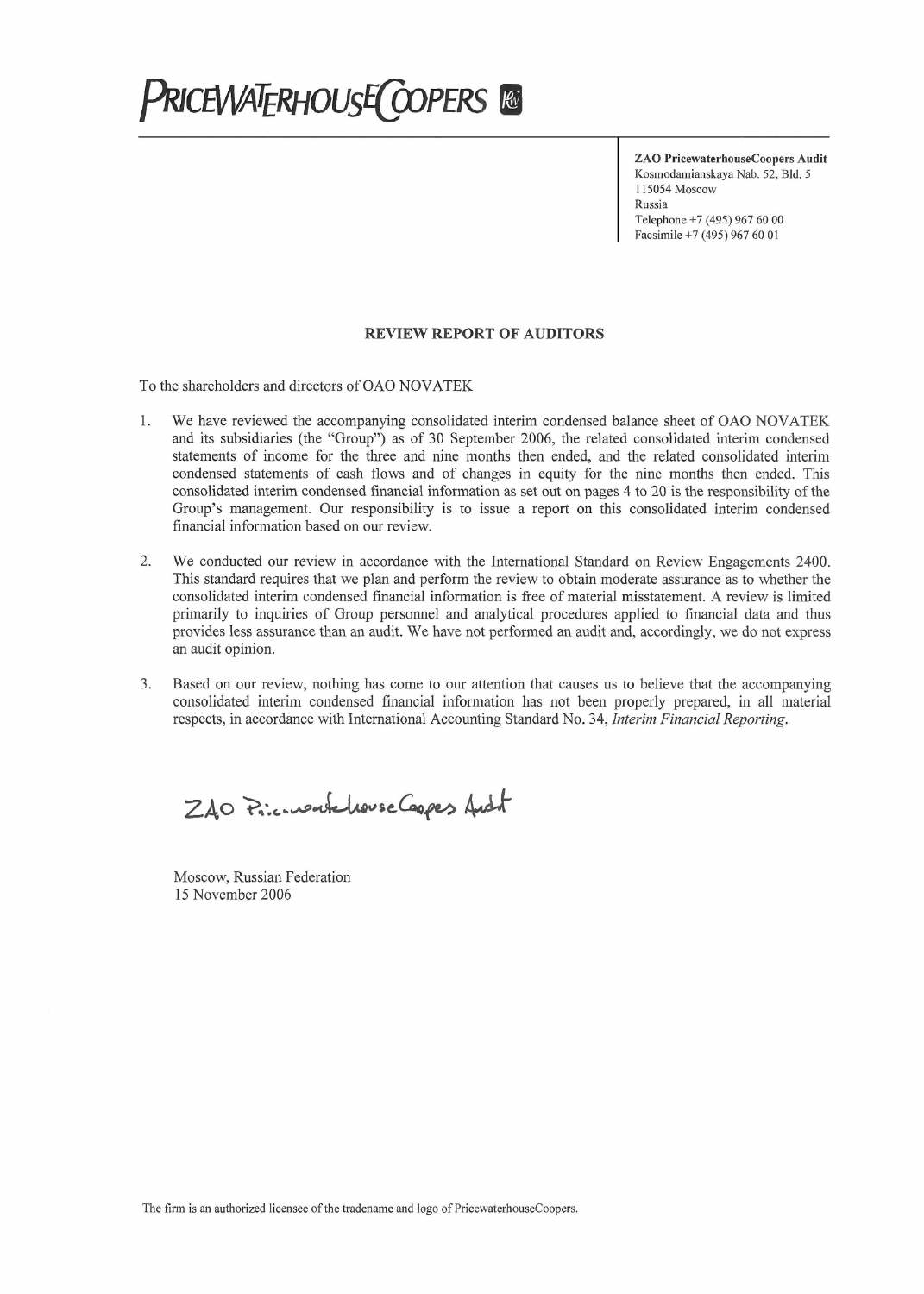**Notes** 30 September 2006 31 December 2005 **ASSETS** Non-current assets Property, plant and equipment 66,092 65,675  $\sqrt{5}$ Long-term loan receivables and other non-current assets 1,804 1,165 **Total non-current assets** 67,896 66,840 **Current assets** Short-term loan receivables, prepayments and other current assets 4,343 1,967 Prepaid income tax 161 732 Inventories 1,859 1,418 Trade and other receivables 3,274 4,849 Cash and cash equivalents 5,121 2,956 **Total current assets** 14,758 11,922 **Total assets** 82,654 78,762 **LIABILITIES AND EQUITY** Non-current liabilities Long-term debt 1,116 892 6 Deferred income tax liability 8,049 8,396 Other non-current liabilities 1,526 1,493 **Total non-current liabilities** 10,691 10,781 **Current liabilities** Short-term debt and current portion of long-term debt  $\overline{7}$ 3,163 8,202 Other taxes payable 591 923 Income taxes payable 196 46 Trade payables and accrued liabilities 2,235 1,261 **Total current liabilities** 10,432 6,185 **Total liabilities** 16,876 21,213 Equity attributable to OAO NOVATEK shareholders Ordinary share capital 393 393 8 Additional paid-in capital 30,037 29,905 Asset revaluation surplus 5,617 5,481  $\overline{4}$ 29,452 Retained earnings 21,489 Total equity attributable to OAO NOVATEK shareholders 65,499 57,268 **Minority** interest 279 281 **Total equity** 65,778 57,549 Total liabilities and equity 82,654 78,762

The accompanying notes are an integral part of this consolidated interim condensed financial information.

Approved and authorized for issue on 15 November 2006:

L. Mikhelson General Director

| M. Gyetvay<br>Financial Director |
|----------------------------------|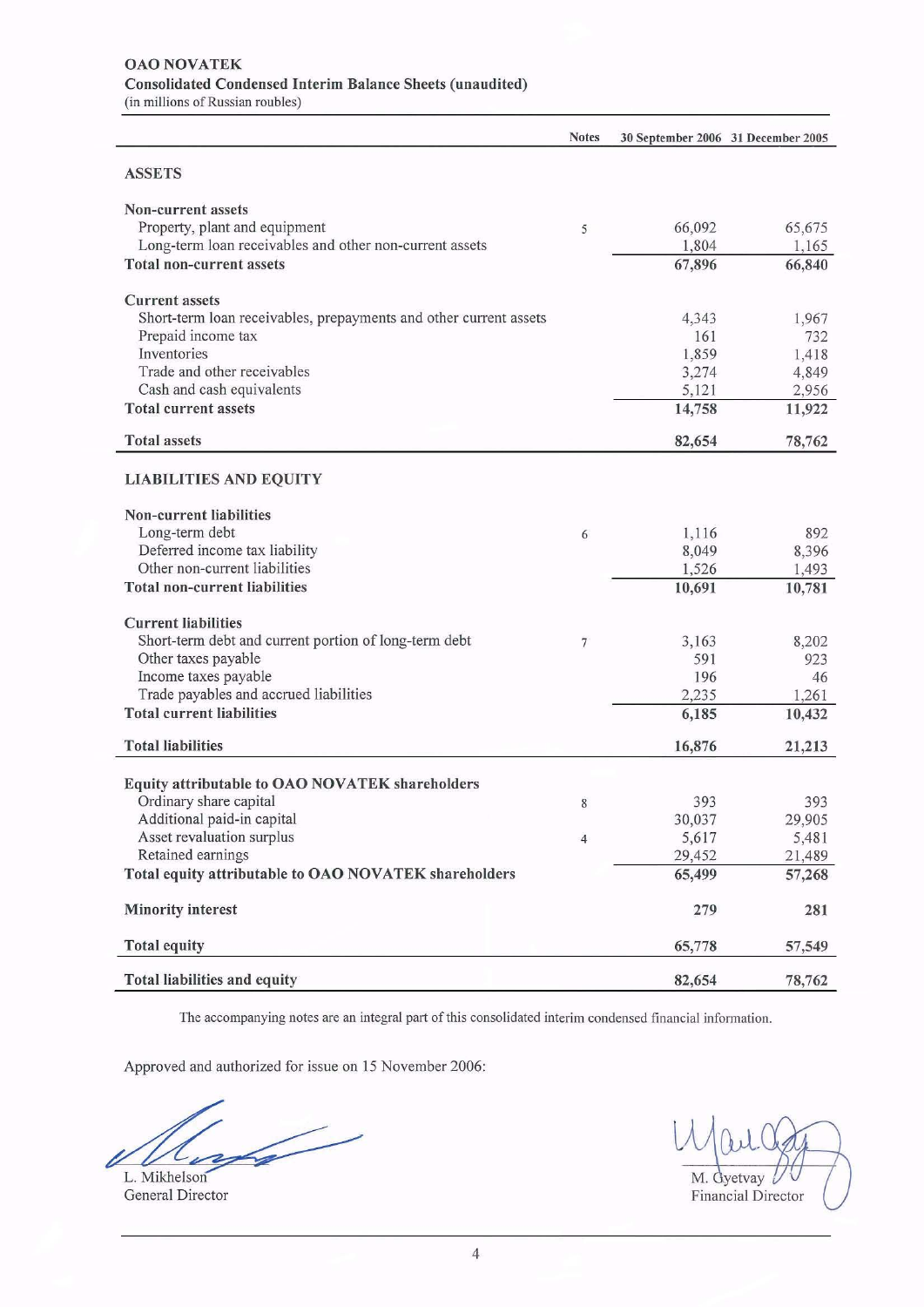#### **OAO NOVATEK Consolidated Interim Condensed Statements of Income (unaudited)**

(in millions of Russian roubles, except for share and per share amounts)

|                                                           |              | Three months ended<br>30 September: |           |                | Nine months ended<br>30 September: |  |
|-----------------------------------------------------------|--------------|-------------------------------------|-----------|----------------|------------------------------------|--|
|                                                           | <b>Notes</b> | 2006                                | 2005      | 2006           | 2005                               |  |
|                                                           |              |                                     |           |                |                                    |  |
| <b>Revenues</b>                                           |              |                                     |           |                |                                    |  |
| Oil and gas sales                                         | 9            | 12,569                              | 9,735     | 36,094         | 27,092                             |  |
| Sales of polymer and insulation tape                      |              | 276                                 | 278       | 824            | 714                                |  |
| Other revenues                                            |              | 73                                  | 113       | 170            | 282                                |  |
| <b>Total revenues</b>                                     |              | 12,918                              | 10,126    | 37,088         | 28,088                             |  |
| Net gain on disposal of investments in oil and gas        |              |                                     |           |                |                                    |  |
| producing associates                                      | 4            |                                     |           |                | 3,611                              |  |
| Net gain on disposal of subsidiaries                      | 4            |                                     |           |                | 20                                 |  |
| Other income (loss)                                       |              | 42                                  | (18)      | (243)          | (25)                               |  |
| <b>Total revenues and other income</b>                    |              | 12,960                              | 10,108    | 36,845         | 31,694                             |  |
|                                                           |              |                                     |           |                |                                    |  |
| <b>Operating expenses</b>                                 |              |                                     |           |                |                                    |  |
| Transportation expenses                                   | 10           | (2,685)                             | (1,696)   | (7, 875)       | (4, 551)                           |  |
| Taxes other than income tax                               | 11           | (1,529)                             | (1,216)   | (4,648)        | (3,264)                            |  |
| Depreciation, depletion and amortization                  | 5            | (1,048)                             | (943)     | (3,040)        | (2,607)                            |  |
| Materials, services and other                             |              | (987)                               | (975)     | (2,894)        | (2,622)                            |  |
| General and administrative expenses                       |              | (792)                               | (728)     | (2,317)        | (1,749)                            |  |
| Purchases of oil, gas condensate and natural gas          |              | (296)                               | (417)     | (1,166)        | (1,748)                            |  |
| <b>Exploration</b> expenses                               |              | (180)                               | (19)      | (407)          | (301)                              |  |
| Net impairment reversal (expense)                         |              | 21                                  | (65)      | (73)           | (110)                              |  |
| Changes in inventories                                    |              | (36)                                | (21)      | 493            | 74                                 |  |
| <b>Total operating expenses</b>                           |              | (7,532)                             | (6,080)   | (21, 927)      | (16, 878)                          |  |
| <b>Profit from operations</b>                             |              | 5,428                               | 4,028     | 14,918         | 14,816                             |  |
| Finance income (expense)                                  |              |                                     |           |                |                                    |  |
| Interest expense                                          |              | (120)                               | (283)     | (391)          | (914)                              |  |
| Interest income                                           |              | 46                                  | 148       | 196            | 612                                |  |
| Foreign exchange gain (loss), net                         |              | 61                                  | 57        | 197            | (206)                              |  |
| Total finance income (expense)                            |              | (13)                                | (78)      | $\overline{2}$ | (508)                              |  |
|                                                           |              |                                     |           |                |                                    |  |
| Share of profit of associates, net of income tax          |              | $\overline{a}$                      |           |                | 143                                |  |
|                                                           |              |                                     |           |                |                                    |  |
| Profit before income tax                                  |              | 5,415                               | 3,950     | 14,920         | 14,451                             |  |
| <b>Income tax expense</b>                                 |              |                                     |           |                |                                    |  |
| Current income tax expense                                |              | (1,709)                             | (1,398)   | (4,613)        | (4, 334)                           |  |
| Net deferred income tax benefit                           |              | 379                                 | 303       | 923            | 646                                |  |
| <b>Total income tax expense</b>                           | 12           | (1, 330)                            | (1,095)   | (3,690)        | (3,688)                            |  |
| Profit for the period                                     |              | 4,085                               | 2,855     | 11,230         | 10,763                             |  |
|                                                           |              |                                     |           |                |                                    |  |
| Profit (loss) attributable to:                            |              |                                     |           |                |                                    |  |
| Minority interest                                         |              | (1)                                 | (20)      | (72)           | (35)                               |  |
| <b>Shareholders of OAO NOVATEK</b>                        |              | 4,086                               | 2,875     | 11,302         | 10,798                             |  |
| Basic and diluted earnings per share (in Russian roubles) |              | 1.35                                | 0.95      | 3.72           | 3.56                               |  |
| Weighted average shares outstanding (in thousands)        |              | 3,036,306                           | 3,036,306 | 3,036,306      | 3,036,306                          |  |
|                                                           |              |                                     |           |                |                                    |  |

The accompanying notes are an integral part of this consolidated interim condensed financial information.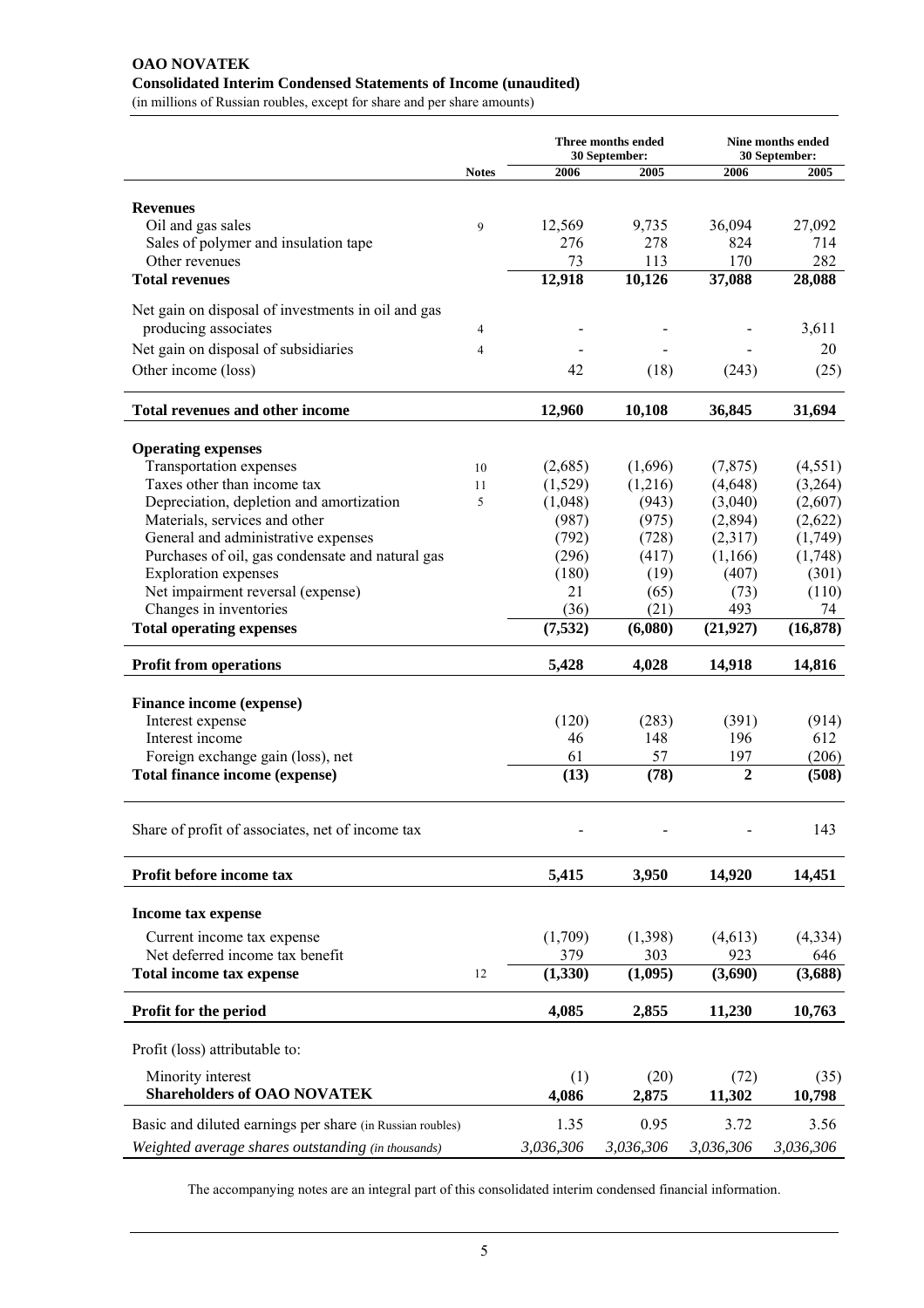|                                                                                             |              | <b>Nine months ended</b><br>30 September: |                   |  |
|---------------------------------------------------------------------------------------------|--------------|-------------------------------------------|-------------------|--|
|                                                                                             | <b>Notes</b> | 2006                                      | 2005              |  |
| Profit before income tax                                                                    |              | 14,920                                    | 14,451            |  |
| Adjustments to profit before income tax:                                                    |              |                                           |                   |  |
| Depreciation, depletion and amortization                                                    |              | 3,107                                     | 2,631             |  |
| Net impairment expense                                                                      |              | 73                                        | 110               |  |
| Net foreign exchange loss (gain)                                                            |              | (197)                                     | 206               |  |
| Net loss (gain) on disposal of assets<br>Share-based compensation                           |              | 183<br>132                                | (3,606)<br>64     |  |
| Interest expense                                                                            |              | 391                                       | 914               |  |
| Interest income                                                                             |              | (196)                                     | (612)             |  |
| Share of profit of associates, net of income tax                                            |              |                                           | (143)             |  |
| Net change in other non-current assets                                                      |              | (197)                                     | 489               |  |
| Other adjustments                                                                           |              | (96)                                      | 22                |  |
| <b>Working capital changes</b>                                                              |              |                                           |                   |  |
| Decrease (increase) in trade and other receivables, prepayments and<br>other current assets |              |                                           |                   |  |
| Decrease (increase) in inventories                                                          |              | (1,102)<br>(460)                          | (1, 457)<br>(361) |  |
| Increase (decrease) in trade payables and accrued liabilities, excluding                    |              |                                           |                   |  |
| interest and dividends                                                                      |              | 504                                       | 314               |  |
| Increase (decrease) in other taxes payable                                                  |              | (309)                                     | (483)             |  |
| Total effect of working capital changes                                                     |              | (1,367)                                   | (1,987)           |  |
| Income taxes paid                                                                           |              | (3,915)                                   | (5,276)           |  |
| Net cash provided by operating activities                                                   |              | 12,838                                    | 7,263             |  |
| <b>Cash flows from investing activities</b>                                                 |              |                                           |                   |  |
| Purchases of property, plant and equipment                                                  |              | (2,760)                                   | (3,394)           |  |
| Acquisition of subsidiaries and minority interests, net of                                  |              |                                           |                   |  |
| cash acquired                                                                               | 4            | (224)                                     | (53)              |  |
| Proceeds from disposal of subsidiaries and associates, net of                               |              |                                           |                   |  |
| cash disposed                                                                               | 4            |                                           | 5,565             |  |
| Interest paid and capitalized                                                               |              | (260)                                     | (538)             |  |
| Loans provided<br>Repayments of loans provided                                              |              | (142)<br>39                               | (250)<br>8,085    |  |
| Dividends and non-banking interest received                                                 |              | 194                                       | 596               |  |
|                                                                                             |              |                                           |                   |  |
| Net cash (used for) provided by investing activities                                        |              | (3,153)                                   | 10,011            |  |
| <b>Cash flows from financing activities</b>                                                 |              |                                           |                   |  |
| Proceeds from long-term borrowings                                                          |              | 2,689                                     | 2,057             |  |
| Proceeds from short-term borrowings                                                         |              | 2,351                                     | 2,753             |  |
| Repayments of long-term borrowings<br>Repayments of short-term borrowings                   |              | (5,931)                                   | (11, 186)         |  |
| Non-banking interest paid                                                                   |              | (3,508)<br>(205)                          | (6, 810)<br>(618) |  |
| Dividends paid                                                                              |              | (2,790)                                   | (777)             |  |
| Net cash used for financing activities                                                      |              | (7, 394)                                  | (14, 581)         |  |
| Net effect of exchange rate changes on cash and cash equivalents                            |              | (126)                                     |                   |  |
| Net movements in banking mandatory cash balance in the Central Bank of Russia               |              |                                           | (17)<br>16        |  |
| Net increase (decrease) in cash and cash equivalents                                        |              | 2,165                                     | 2,692             |  |
| Cash and cash equivalents at the beginning of the reporting period                          |              | 2,956                                     | 3,003             |  |
| Cash and cash equivalents at the end of the reporting period                                |              | 5,121                                     | 5,695             |  |

The accompanying notes are an integral part of this consolidated interim condensed financial information.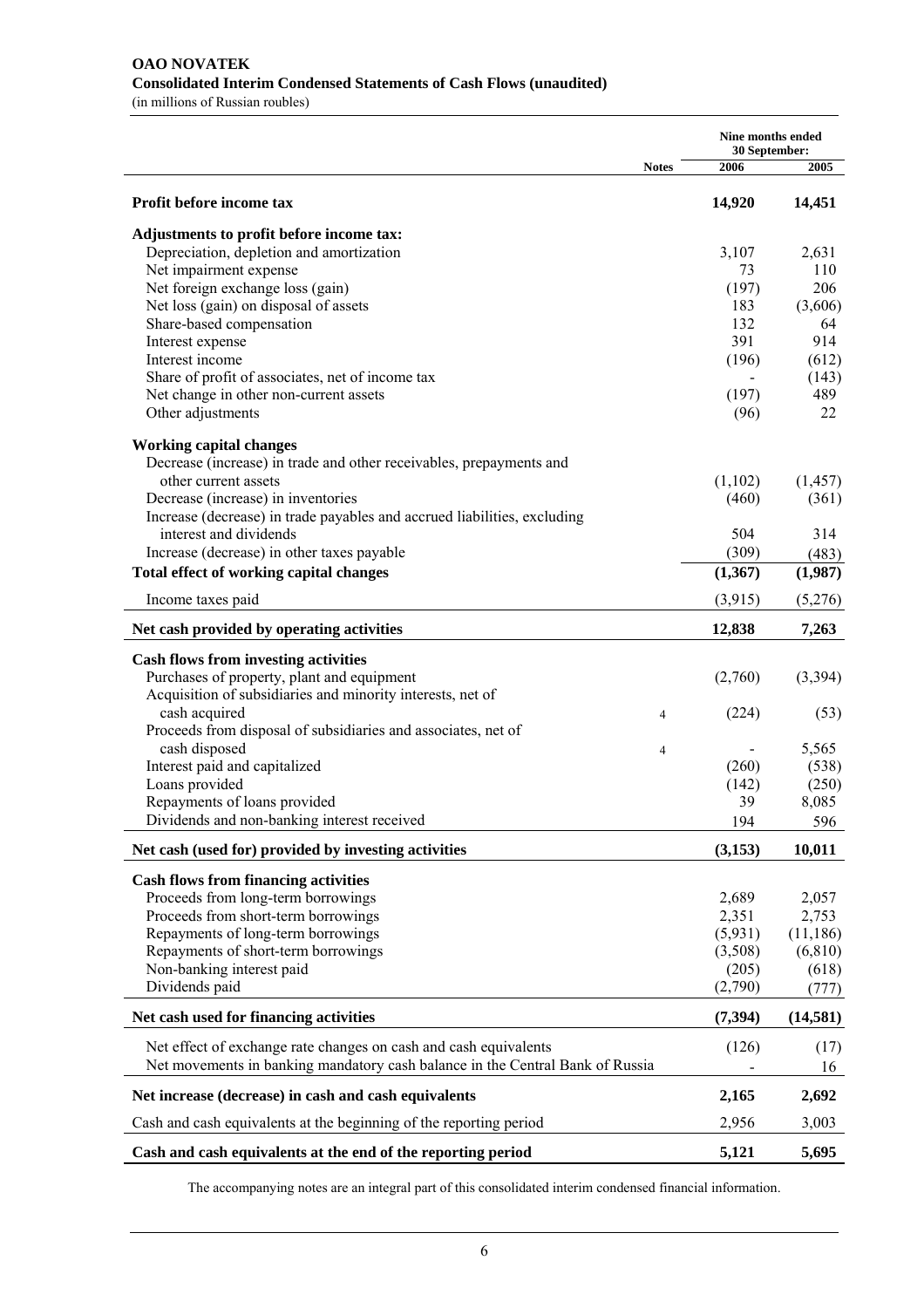#### **OAO NOVATEK Consolidated Interim Condensed Statements of Changes in Equity (unaudited)**

(in millions of Russian roubles, except for number of shares)

|                                                                          | <b>Number</b><br>of ordinary<br>shares<br>(in thousands) | Ordinary<br>share<br>capital | <b>Additional</b><br>paid-in<br>capital | <b>Asset</b><br>revaluation<br>surplus | <b>Retained</b><br>earnings | <b>Equity</b><br>attributable to<br><b>OAO NOVATEK</b><br>shareholders | <b>Minority</b><br>interest | <b>Total</b><br>equity |
|--------------------------------------------------------------------------|----------------------------------------------------------|------------------------------|-----------------------------------------|----------------------------------------|-----------------------------|------------------------------------------------------------------------|-----------------------------|------------------------|
| For the nine months ended 30 September 2005                              |                                                          |                              |                                         |                                        |                             |                                                                        |                             |                        |
| 31 December 2004                                                         | 3,036,306                                                | 393                          | 29,797                                  | 5,481                                  | 8,952                       | 44,623                                                                 | 449                         | 45,072                 |
| Cumulative effect of adoption of<br><b>IFRS 3, Business Combinations</b> |                                                          |                              |                                         |                                        | 762                         | 762                                                                    |                             | 762                    |
| 31 December 2004, as restated for<br>adoption of IFRS 3, Business        |                                                          |                              |                                         |                                        |                             |                                                                        |                             |                        |
| <b>Combinations</b>                                                      | 3,036,306                                                | 393                          | 29,797                                  | 5,481                                  | 9,714                       | 45,385                                                                 | 449                         | 45,834                 |
| Dividends                                                                |                                                          |                              |                                         |                                        | (777)                       | (777)                                                                  |                             | (777)                  |
| Impact of disposals and acquisitions                                     |                                                          |                              |                                         |                                        |                             |                                                                        | (133)                       | (133)                  |
| on minority interest<br>Share-based compensation funded                  |                                                          |                              | $\blacksquare$                          |                                        |                             |                                                                        |                             |                        |
| by shareholders                                                          |                                                          |                              | 64                                      |                                        |                             | 64                                                                     |                             | 64                     |
| Profit (loss) for the period                                             |                                                          |                              |                                         |                                        | 10,798                      | 10,798                                                                 | (35)                        | 10,763                 |
| 30 September 2005                                                        | 3,036,306                                                | 393                          | 29,861                                  | 5,481                                  | 19,735                      | 55,470                                                                 | 281                         | 55,751                 |
| For the nine months ended 30 September 2006                              |                                                          |                              |                                         |                                        |                             |                                                                        |                             |                        |
| 31 December 2005                                                         | 3,036,306                                                | 393                          | 29,905                                  | 5,481                                  | 21,489                      | 57,268                                                                 | 281                         | 57,549                 |
| Dividends                                                                |                                                          |                              |                                         |                                        | (3,258)                     | (3,258)                                                                |                             | (3,258)                |
| Acquisition of subsidiaries (Note 4)                                     |                                                          |                              |                                         | 136                                    |                             | 136                                                                    | 162                         | 298                    |
| Impact of acquisitions on minority<br>interest (Note 4)                  |                                                          |                              |                                         |                                        | (81)                        | (81)                                                                   | (233)                       | (314)                  |
| Impact on minority interest of                                           |                                                          |                              |                                         |                                        |                             |                                                                        |                             |                        |
| additional shares subscription<br>in subsidiaries                        |                                                          |                              |                                         |                                        |                             |                                                                        | 141                         | 141                    |
| Share-based compensation funded                                          |                                                          |                              |                                         |                                        |                             |                                                                        |                             |                        |
| by shareholders                                                          |                                                          |                              | 132                                     |                                        |                             | 132                                                                    |                             | 132                    |
| Profit (loss) for the period                                             |                                                          |                              |                                         |                                        | 11,302                      | 11,302                                                                 | (72)                        | 11,230                 |
| 30 September 2006                                                        | 3,036,306                                                | 393                          | 30,037                                  | 5,617                                  | 29,452                      | 65,499                                                                 | 279                         | 65,778                 |

The accompanying notes are an integral part of this consolidated interim condensed financial information.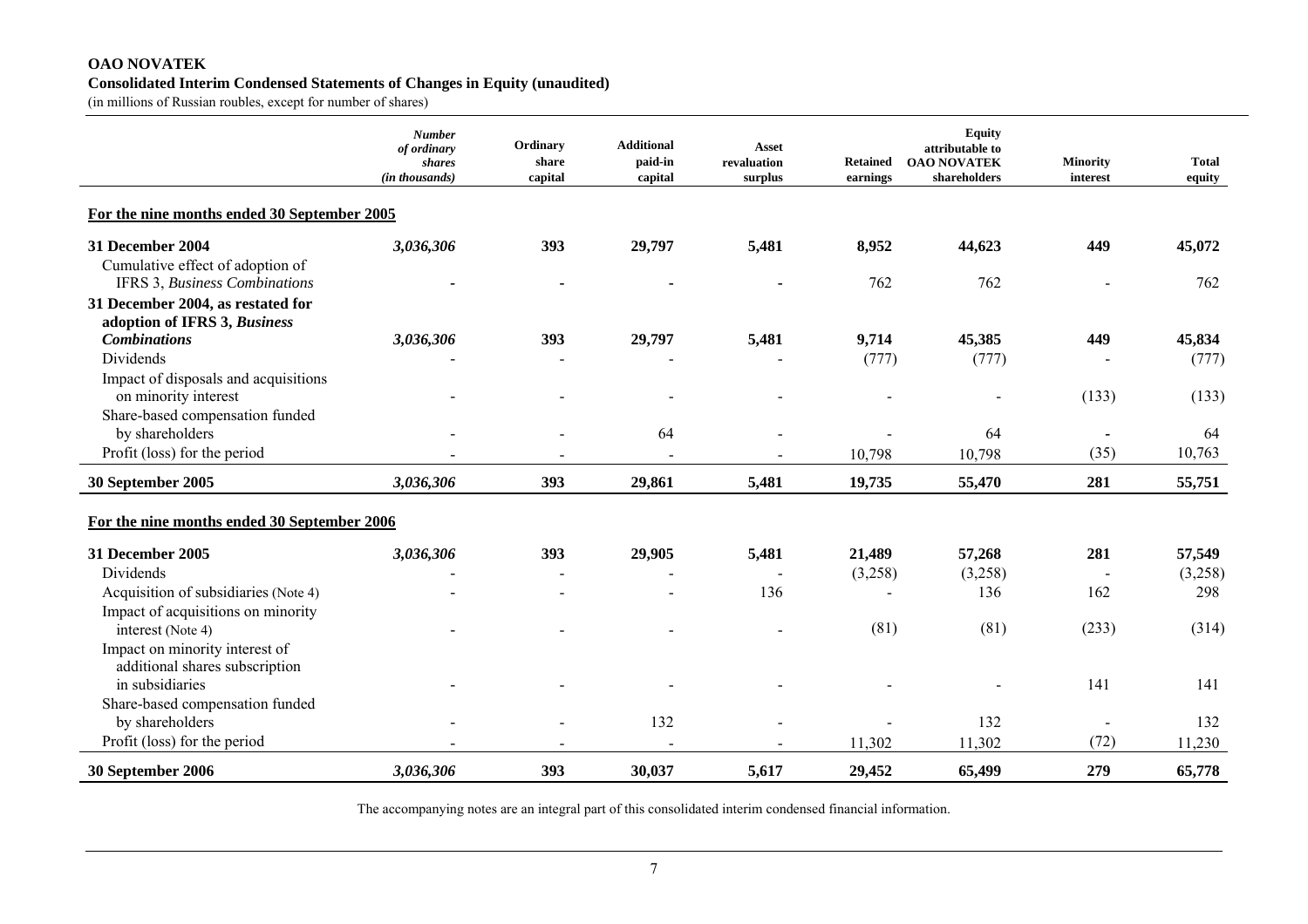#### **1 ORGANISATION AND PRINCIPAL ACTIVITIES**

OAO NOVATEK (hereinafter referred to as "NOVATEK") and its subsidiaries (hereinafter jointly referred to as the "Group") is an independent oil and gas company engaged in the acquisition, exploration, development, production and processing of hydrocarbons with its core operations of oil and gas properties located and incorporated in the Yamal-Nenets Autonomous Region ("YNAO") in the Russian Federation.

The Group's natural gas sales fluctuate on a seasonal basis due mostly to Russian weather conditions, with sales peaking in the winter months of December and January and decreasing in the summer months of July and August. The Group's liquids sales comprising gas condensate, crude oil and oil products remain relatively stable from period to period.

In November and December 2005, the Group established Novatek Overseas AG and Runitek GmbH (both registered in Switzerland) to manage the administration, marketing and trading of crude oil, stable gas condensate, liquefied petroleum gas, and other oil products to international markets. Beginning January 2006, the Group commenced export sales through these subsidiaries.

In September 2006, the Group established OAO Northern Energy Company, a 60 percent owned subsidiary for the purpose of evaluating potential investment opportunities in the power generation sector.

#### **2 BASIS OF PRESENTATION**

The consolidated interim condensed financial information has been prepared in accordance with International Accounting Standard No. 34, *Interim Financial Reporting*. This consolidated interim condensed financial information should be read in conjunction with the Group's consolidated financial statements for the year ended 31 December 2005 prepared in accordance with International Financial Reporting Standards ("IFRS"). The 31 December 2005 consolidated balance sheet data has been derived from the audited financial statements.

*Use of estimates.* The preparation of consolidated interim condensed financial information in conformity with IFRS requires management to make estimates and assumptions that affect the reported amounts of assets and liabilities at the date of the financial statements preparation and the reported amounts of assets, liabilities, revenues and expenses, and the disclosure of contingent assets and liabilities during the reporting period. Estimates have principally been made in respect of fair values of assets and liabilities, impairment provisions and deferred income taxes. Actual results may differ from such estimates.

*Exchange rates.* The official rate of exchange of the Russian rouble to the US dollar ("USD") at 30 September 2006 and 31 December 2005 was 26.78 and 28.78 Russian roubles to USD 1.00, respectively. Any translation of Russian rouble amounts to US dollars or any other hard currency should not be construed as a representation that such Russian rouble amounts have been, could be, or will in the future be converted into hard currency at the exchange rate shown or at any other exchange rate.

Through early 2006, the Russian rouble was not a convertible currency in most countries outside of the former Soviet Union and, further, the Group was required to convert 10 percent of its hard currency proceeds into Russian roubles. During the first half of 2006, substantially all restrictions for hard currency transactions were lifted and the rights of the government of the Russian Federation and those of the Central Bank of the Russian Federation to impose such restrictions were waived.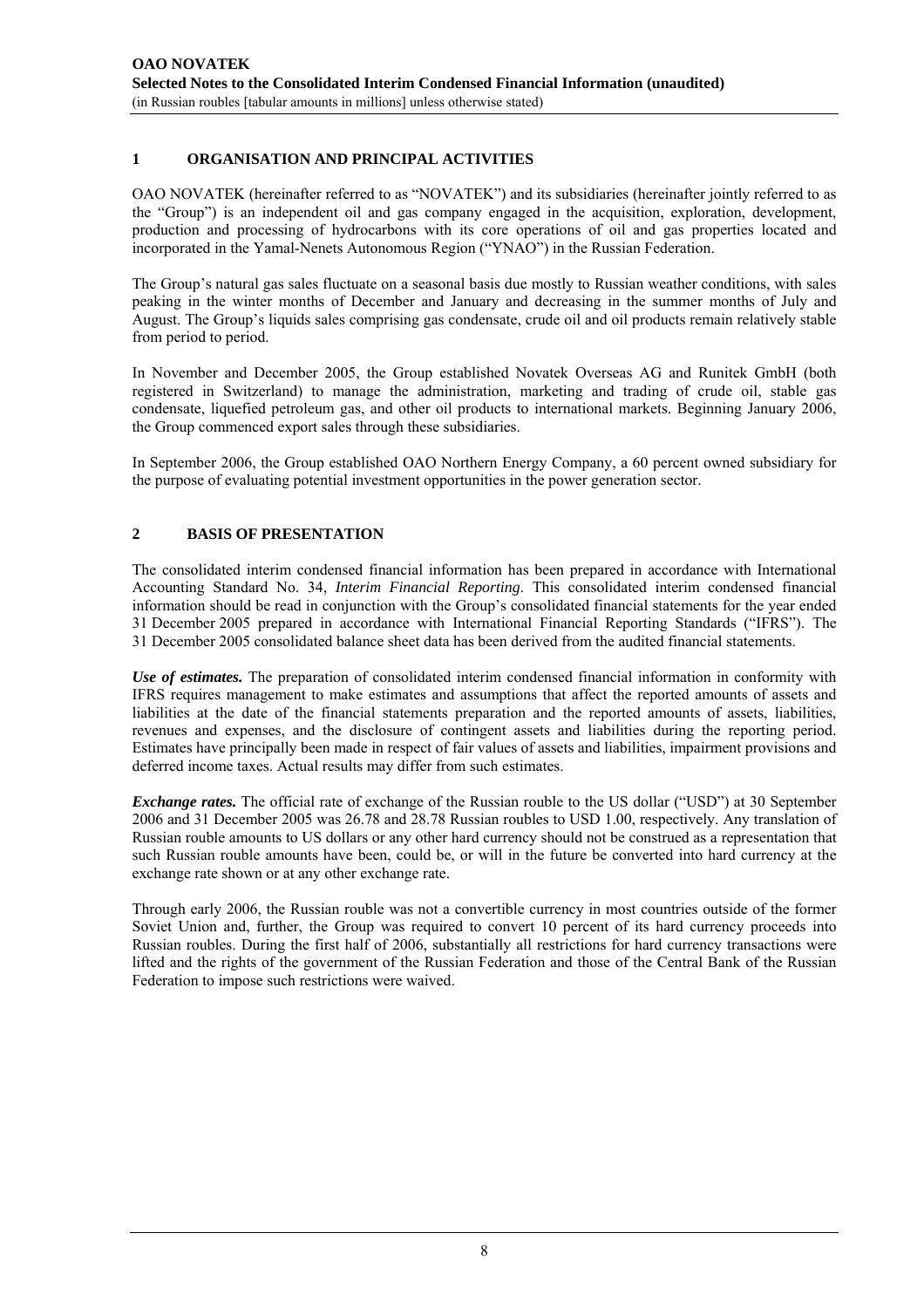#### **2 BASIS OF PRESENTATION (CONTINUED)**

*Reclassifications.* The Group previously disclosed transportation expenses rechargeable to customers with no margin and associated revenue within transportation expenses and oil and gas sales, respectively. Management believes that their presentation on a net basis more appropriately reflects the substance of the transactions. Additionally, certain expenses incurred by the Group's headquarters and administrative functions of the production subsidiaries previously reported within materials, services and other have been reclassified to general and administrative expenses to more appropriately reflect their nature.

Comparative amounts for the nine months ended 30 September 2005 have been adjusted as follows.

|                                      | As originally<br>reported | Net-off of<br>transportation<br>expenses | <b>Reclassification of</b><br>administrative<br>expenses and other | After<br>reclassifications |
|--------------------------------------|---------------------------|------------------------------------------|--------------------------------------------------------------------|----------------------------|
| Oil and gas sales                    | 27,638                    | (546)                                    |                                                                    | 27,092                     |
| Materials, services and other        | (2,714)                   |                                          | 92                                                                 | (2,622)                    |
| Purchases of oil, gas condensate and |                           |                                          |                                                                    |                            |
| natural gas                          | (1,772)                   |                                          | 24                                                                 | (1,748)                    |
| Changes in inventories               |                           |                                          | 74                                                                 | 74                         |
| Transportation expenses              | (5,191)                   | 546                                      | 94                                                                 | (4, 551)                   |
| General and administrative expenses  | (1, 465)                  |                                          | (284)                                                              | (1,749)                    |

Comparative amounts for the three months ended 30 September 2005 have been adjusted as follows.

|                                      | As originally<br>reported | Net-off of<br>transportation<br>expenses | <b>Reclassification of</b><br>administrative<br>expenses and other | After<br>reclassifications |
|--------------------------------------|---------------------------|------------------------------------------|--------------------------------------------------------------------|----------------------------|
| Oil and gas sales                    | 9,869                     | (134)                                    |                                                                    | 9,735                      |
| Materials, services and other        | (1,064)                   |                                          | 89                                                                 | (975)                      |
| Purchases of oil, gas condensate and |                           |                                          |                                                                    |                            |
| natural gas                          | (406)                     |                                          | (11)                                                               | (417)                      |
| Changes in inventories               |                           |                                          | (21)                                                               | (21)                       |
| Transportation expenses              | (1, 876)                  | 134                                      | 46                                                                 | (1,696)                    |
| General and administrative expenses  | (625)                     |                                          | (103)                                                              | (728)                      |

At 31 December 2005, RR 106 million of transportation expenses included in inventories was reclassified to short-term loan receivables, prepayments and other current assets to conform to the current year presentation. Management believes that the current year presentation more accurately represents the Group's activities.

#### **3 ACCOUNTING POLICIES**

*Derivative instruments.* The Group accounts for derivative instruments in accordance with IAS 39, *Financial Instruments: Recognition and Measurement* ("IAS 39"). All derivative instruments are recorded in the balance sheet at their fair values. Under IAS 39, in order to consider these derivative instruments as hedges for accounting purposes, management must formally designate the derivative instrument as a hedge of variability in future cash flows or fair values, normally arising from the Group's exposure to foreign currency exchange rates and oil price fluctuations. Changes in the market values of the derivative instruments treated as cash flow hedges, to the extent that they are effective hedges, are not recognized in income until the hedged item affects income. If the above designation and effectiveness criteria are not met, any unrealized gains and losses on derivative instruments are recorded in the consolidated interim condensed statements of income immediately.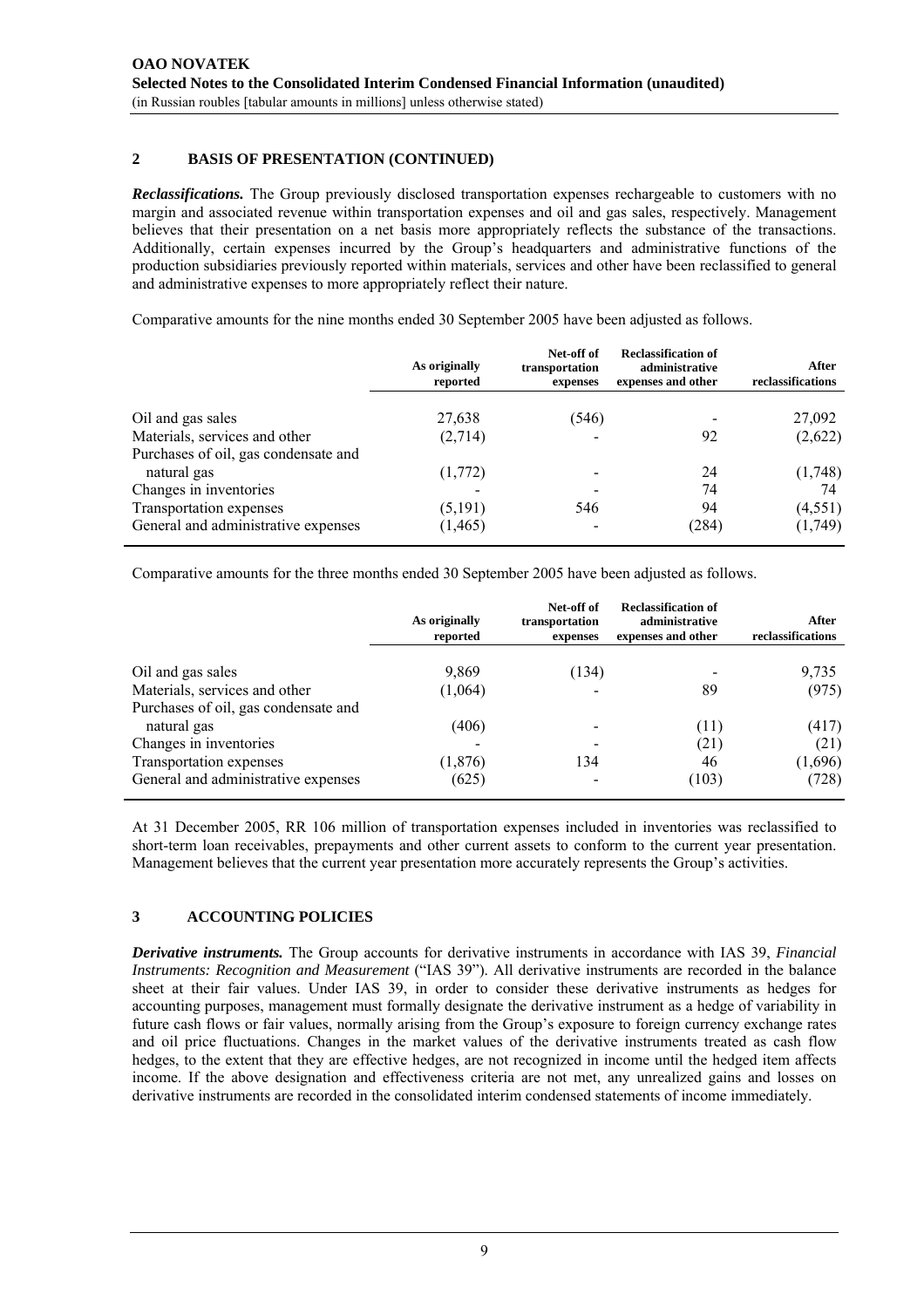#### **3 ACCOUNTING POLICIES (CONTINUED)**

*Commodity instruments.* The Group entered into commodity derivative instruments with the primary objective of reducing the Group's exposure to the possibility of declining oil and gas prices. The Group has not entered into commodity derivative instruments for trading purposes.

During the nine months ended 30 September 2006, the Group entered into commodity price swap contracts for total notional volume of 900 thousand barrels. The notional volumes of the contracts were not exchanged. None of the contracts qualified for hedge treatment under IAS 39. During the nine months ended 30 September 2006, the Group settled all outstanding contracts realizing net losses of RR 83 million, of which RR 18 million was recognized during the three months ended 30 September 2006. The results of the commodity price swap contracts were recorded within other income (loss) in the consolidated interim condensed statement of income.

*Foreign currency instruments.* Foreign currency derivative instruments are utilized to manage the risk exposures associated with fluctuations on certain firm commitments for sales and purchases, debt instruments and other transactions that are denominated in currencies other than the Russian rouble, and certain non-Russian rouble assets and liabilities.

During the nine months ended 30 September 2006, the Group entered into short-term foreign currency forward contracts to manage its exposure to foreign currency fluctuations on debt repayment in US dollars. Neither of these contracts qualified for hedge treatment under IAS 39. Under the foreign currency forward contracts, the Group entered into a firm commitment to purchase USD 50 million in exchange to sell Russian roubles in the aggregate amount of RR 1,402 million at expiry. Upon the settlement of the contracts, the Group recognized an aggregate loss of RR 52 million recorded within foreign exchange gain (loss) in the consolidated interim condensed statement of income. During the three months ended 30 September 2006, the Group did not use foreign currency instruments, nor did the Group have any open positions at 30 September 2006.

*Acquisition of minority interests.* For accounting of acquisitions of non-controlling minority stakes, the difference between the purchase consideration and the carrying amount of minority interests acquired is recognized within retained earnings.

Except as discussed in Note 17, the principal accounting policies followed by the Group are consistent with those disclosed in the audited consolidated financial statements for the year ended 31 December 2005.

#### **4 ACQUISITIONS AND DISPOSALS**

In May 2006, the Group acquired a controlling interest in OOO NOVASIB ("NOVASIB"), which holds the exploration license for the Raduzhniy license area located in YNAO for RR 54 million. After the acquisition, NOVASIB became a wholly-owned subsidiary of the Group. A member of the Group's Board of Directors also serves as general director of the seller.

In May 2006, the Group acquired a further 10 percent participation interest in OOO YARGEO ("YARGEO"), which holds the exploration license for the Yarudeyskiy license area located in YNAO for RR 33 million. The acquisition of this stake raised the Group's interest in YARGEO to 51 percent. A member of the Group's Board of Directors also serves as general director of the seller.

The revaluation of the 41 percent participation interest in YARGEO held by the Group prior to acquisition was recorded as an increase in asset revaluation surplus of RR 136 million in the consolidated interim condensed statement of changes in equity.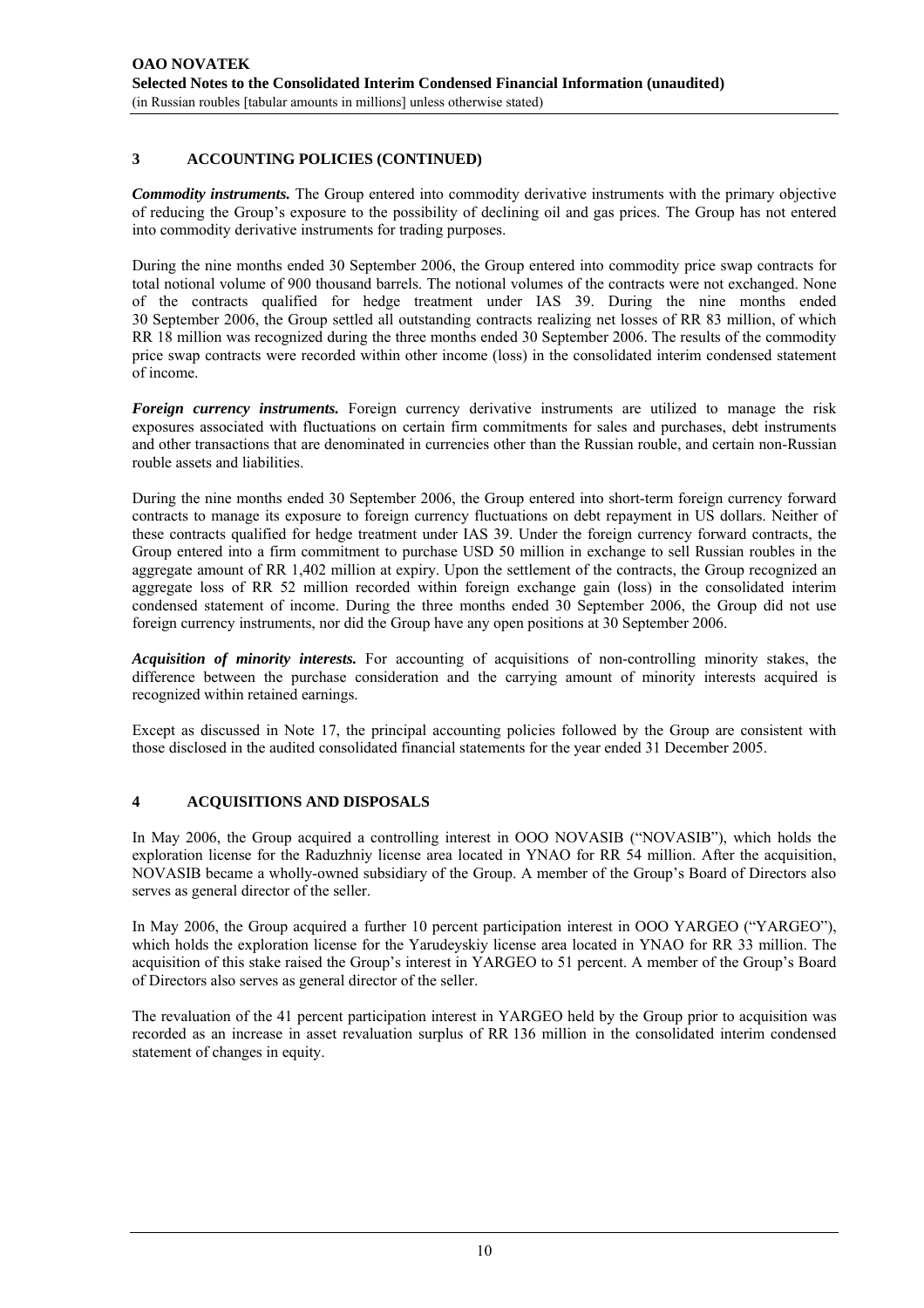#### **4 ACQUISITIONS AND DISPOSALS (CONTINUED)**

Below is a summary of management's preliminary assessments of the fair values of the assets, liabilities and contingent liabilities of the acquired companies. Management believes that the purchase prices for NOVASIB and YARGEO approximate the fair value of unproved oil and gas properties acquired. Such unproved oil and gas properties are included within property, plant and equipment in the consolidated interim condensed balance sheet. No goodwill was recognized in the acquisitions. Carrying values prior to acquisition are not available as the acquirees did not prepare financial information in accordance with IFRS prior to the acquisition. The financial and operational activities of the acquirees were not material to the Group's results of operations for either the three or the nine months ended 30 September 2006.

|                          | Fair values at the acquisition date |
|--------------------------|-------------------------------------|
|                          |                                     |
| Current assets           | 22                                  |
| Oil and gas properties   | 741                                 |
| Other non-current assets | 70                                  |
| Current liabilities      | (269)                               |
| Non-current liabilities  | (179)                               |

During the nine months ended 30 September 2006, the Group increased its interest in the total share capital of OAO Purneftegasgeologia, a Group subsidiary, by 14.6 percent to 95.2 percent through purchases from third parties and from the Group's participation in an additional share emission. The difference between total purchase consideration of RR 314 million and the carrying amount of minority interest acquired totaling RR 233 million has been recorded within retained earnings.

In May 2005, the Group disposed of its equity stake in ZAO NOVA Bank, a Group subsidiary, to ZAO Levit, a Group shareholder, for RR 156 million, recognizing a gain on the sale of RR 12 million, net of associated income tax of RR 8 million.

In June 2005, the Group sold its 66 percent participation interest in OOO Geoilbent, a Group associate, to OAO LUKOIL and its subsidiary for RR 5,108 million, recognizing a gain on sale of RR 2,234 million, net of associated income tax of RR 793 million.

In June 2005, the Group sold its 34 percent interest in OAO Selkupneftegas, a Group associate, to OAO NK Rosneft for RR 573 million, recognizing a gain on sale of RR 436 million, net of associated income tax of RR 137 million.

In June 2005, the Group disposed of its 25.1 percent interest in OAO Tambeyneftegas, a Group associate, to OOO Gazprombank-Invest for RR 120 million, recognizing a gain on sale of RR 4 million, net of associated income tax of RR 7 million.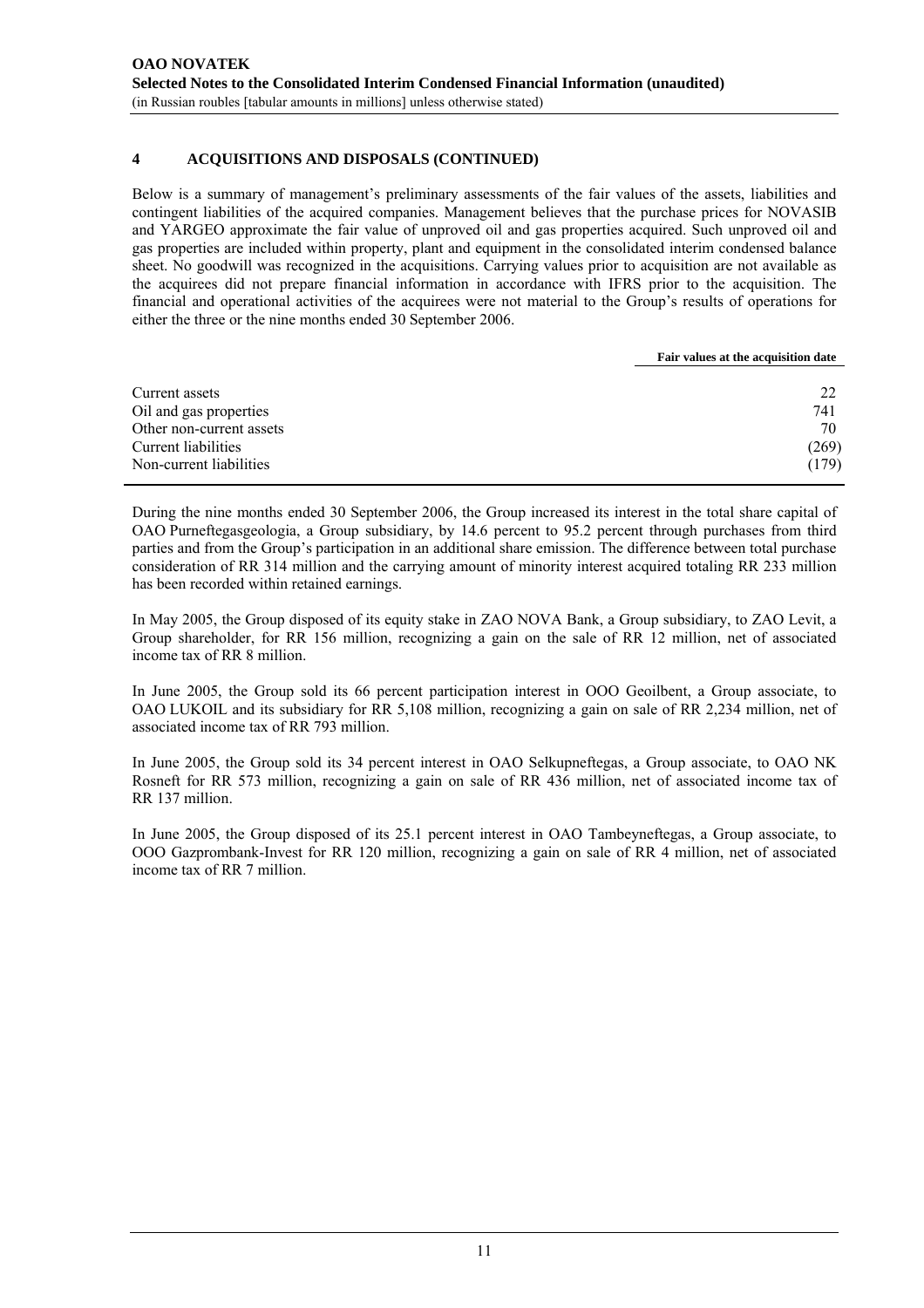#### **5 PROPERTY, PLANT AND EQUIPMENT**

| assets   | Assets under<br>construction       | <b>Total</b>                       |
|----------|------------------------------------|------------------------------------|
|          |                                    | 69,997                             |
| (4,322)  |                                    | (4,322)                            |
| 61,501   | 4,174                              | 65,675                             |
|          |                                    | 4,061                              |
|          |                                    |                                    |
| (268)    | (269)                              | (537)                              |
| (3,107)  |                                    | (3,107)                            |
|          |                                    | 73,415                             |
| (7, 323) |                                    | (7,323)                            |
| 60,213   | 5,879                              | 66,092                             |
|          | 65,823<br>1,012<br>1,075<br>67,536 | 4,174<br>3,049<br>(1,075)<br>5,879 |

|                                                      | Operating<br>assets | <b>Assets under</b><br>construction | <b>Total</b> |
|------------------------------------------------------|---------------------|-------------------------------------|--------------|
| Cost                                                 | 54,867              | 8,728                               | 63,595       |
| Accumulated depreciation, depletion and amortization | (912)               |                                     | (912)        |
| Net book value at 31 December 2004                   | 53,955              | 8,728                               | 62,683       |
| <b>Additions</b>                                     | 794                 | 3,528                               | 4,322        |
| Transfers                                            | 7,918               | (7,918)                             |              |
| Disposals, net                                       | (64)                | (17)                                | (81)         |
| Depreciation, depletion and amortization             | (2,631)             |                                     | (2,631)      |
| Cost                                                 | 63,504              | 4,321                               | 67,825       |
| Accumulated depreciation, depletion and amortization | (3,532)             |                                     | (3, 532)     |
| Net book value at 30 September 2005                  | 59,972              | 4,321                               | 64,293       |

Included in additions to property, plant and equipment for the nine months ended 30 September 2006 and 2005 is capitalized interest of RR 260 million and RR 538 million, respectively.

#### **6 LONG -TERM DEBT**

|                                         | 30 September 2006 | 31 December 2005 |
|-----------------------------------------|-------------------|------------------|
| US dollar denominated loans             | 2,680             | 6,116            |
| Russian rouble denominated bonds        | 1,000             | 1,000            |
| Euro denominated loans                  | 599               | 786              |
| Total                                   | 4,279             | 7,902            |
| Less: current portion of long-term debt | (3,163)           | (7,010)          |
| <b>Total long-term debt</b>             | 1,116             | 892              |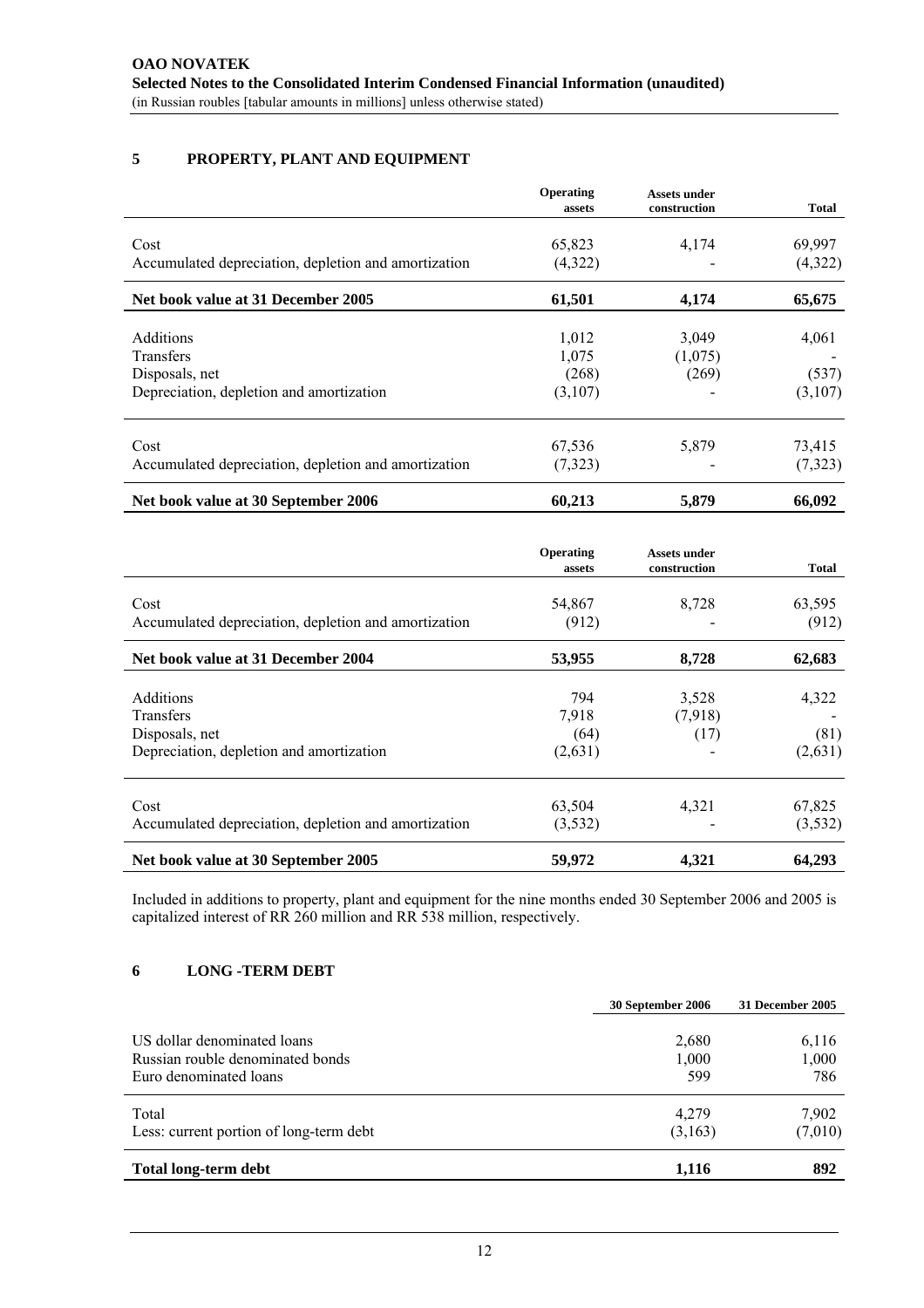#### **6 LONG -TERM DEBT (CONTINUED)**

At 30 September 2006 and 31 December 2005, long-term debt by facility comprised the following:

|                                                                                    | 30 September 2006     | 31 December 2005        |
|------------------------------------------------------------------------------------|-----------------------|-------------------------|
| <b>BNP PARIBAS Bank</b><br>Russian rouble denominated bonds<br>C.R.R.B.V.<br>Other | 2,455<br>1,000<br>824 | 1,000<br>5,757<br>1,145 |
| Total<br>Less: current portion of long-term debt                                   | 4,279<br>(3,163)      | 7,902<br>(7,010)        |
| <b>Total long-term debt</b>                                                        | 1.116                 | 892                     |

*BNP PARIBAS Bank.* In May 2006, the Group entered into a USD 100 million loan agreement with BNP PARIBAS Bank, of which RR 2,455 million (USD 92 million) was outstanding at 30 September 2006. The loan agreement bears annual interest of LIBOR plus 1 percent (6.3 percent at 30 September 2006), and is repayable monthly in equal parts through March 2008.

*C.R.R. B.V.* In June 2006, the Group repaid its outstanding credit-linked notes in full and as scheduled.

Scheduled maturities of long-term debt at 30 September 2006 were as follows:

| <b>Total long-term debt</b>       | 1,116 |
|-----------------------------------|-------|
| 2010                              |       |
| 2009                              | 110   |
| 2008                              | 1,005 |
|                                   |       |
| Twelve months ended 30 September: |       |

#### **7 SHORT-TERM DEBT AND CURRENT PORTION OF LONG-TERM DEBT**

|                                                                       | 30 September 2006                 | 31 December 2005 |
|-----------------------------------------------------------------------|-----------------------------------|------------------|
| US dollar denominated loans<br>Add: current portion of long-term debt | $\overline{\phantom{a}}$<br>3.163 | 1.192<br>7.010   |
| Total short-term debt and current portion of long-term debt           | 3,163                             | 8.202            |

During the nine months ended 30 September 2006, the Group repaid all of its outstanding short-term debt and opened a line of credit facility with Bayerische Hypo- und Vereinsbank AG and UBS AG with available borrowing capacity of USD 50 million and USD 100 million, respectively, on either fixed or variable interest rates subject to the specific type of credit facility.

*US dollar denominated loans.* Short-term US dollar denominated loans had a weighted average annual interest rate of 7.8 percent at 31 December 2005.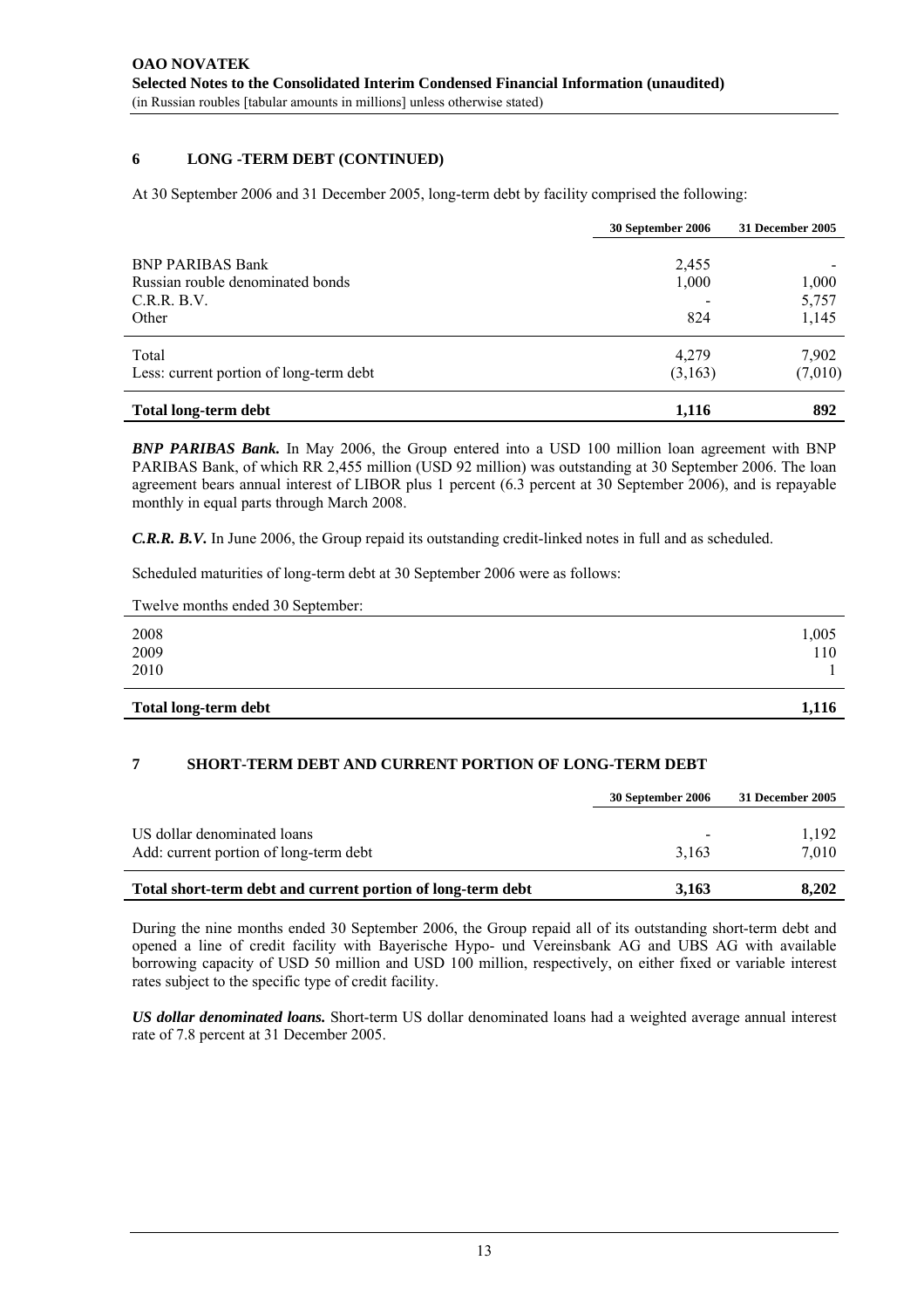#### **8 SHAREHOLDERS' EQUITY**

*Ordinary share capital.* In June 2006, the Annual General Meeting of Shareholders of NOVATEK approved a 1000:1 share split of the Company's ordinary shares. In July 2006, the Federal Financial Markets Service of Russia registered the Prospectus for the issue of securities related to the share split of its ordinary shares. As a result of the share split, each ordinary share has a nominal value of ten Russian kopeks per share. NOVATEK's Global Depository Receipts ("GDR") ratio has been changed automatically from one hundred GDRs representing one ordinary share to one GDR representing ten ordinary shares. This share split has been given retroactive effect in this consolidated interim condensed financial information.

*Dividends.* In September 2006, the Group's shareholders approved interim dividends for 2006 of RR 1,670 million (RR 0.55 per share of ordinary stock or 5.50 per GDR). At 30 September 2006, RR 501 million were still payable.

#### **9 OIL AND GAS SALES**

|                                                  | Three months ended<br>30 September: |       | Nine months ended<br>30 September:     |                       |
|--------------------------------------------------|-------------------------------------|-------|----------------------------------------|-----------------------|
|                                                  | 2006                                | 2005  | 2006                                   | 2005                  |
| Natural gas                                      | 6,471                               | 5,482 | 20,813                                 | 16,874                |
| Stable gas condensate<br>Liquefied petroleum gas | 4,762<br>842<br>467                 | 2,629 | 11,143<br>524<br>2,391<br>488<br>1.359 | 3,203<br>638<br>3,667 |
|                                                  |                                     |       |                                        |                       |
| Crude oil                                        |                                     |       |                                        |                       |
| Oil products                                     | 27                                  | 612   | 388                                    | 2,710                 |
| Total oil and gas sales                          | 12,569                              | 9.735 | 36,094                                 | 27,092                |

Stable gas condensate and liquefied petroleum gas sales comprise the output from the Group's Purovsky Gas Condensate Plant, which commenced operations in June 2005.

#### **10 TRANSPORTATION EXPENSES**

|                                                                                                              | Three months ended<br>30 September: |       | Nine months ended<br>30 September: |       |
|--------------------------------------------------------------------------------------------------------------|-------------------------------------|-------|------------------------------------|-------|
|                                                                                                              | 2006                                | 2005  | 2006                               | 2005  |
| Natural gas transportation to customers<br>Stable gas condensate and liquefied petroleum gas                 | 1,564                               | 1,177 | 5,001                              | 3,562 |
| transportation by rail                                                                                       | 608                                 | 381   | 1,638                              | 470   |
| Stable gas condensate transportation by tankers<br>Unstable gas condensate transportation from the fields to | 475                                 |       | 1,133                              |       |
| the processing facilities through third party pipelines                                                      | 19                                  | 28    | 58                                 | 141   |
| Crude oil transportation to customers                                                                        | 14                                  | 37    | 32                                 | 127   |
| Insurance expense                                                                                            | 3                                   | 65    | 4                                  | 231   |
| Other transportation costs                                                                                   | 2                                   | 8     | 9                                  | 20    |
| <b>Total transportation expenses</b>                                                                         | 2,685                               | 1.696 | 7.875                              | 4.551 |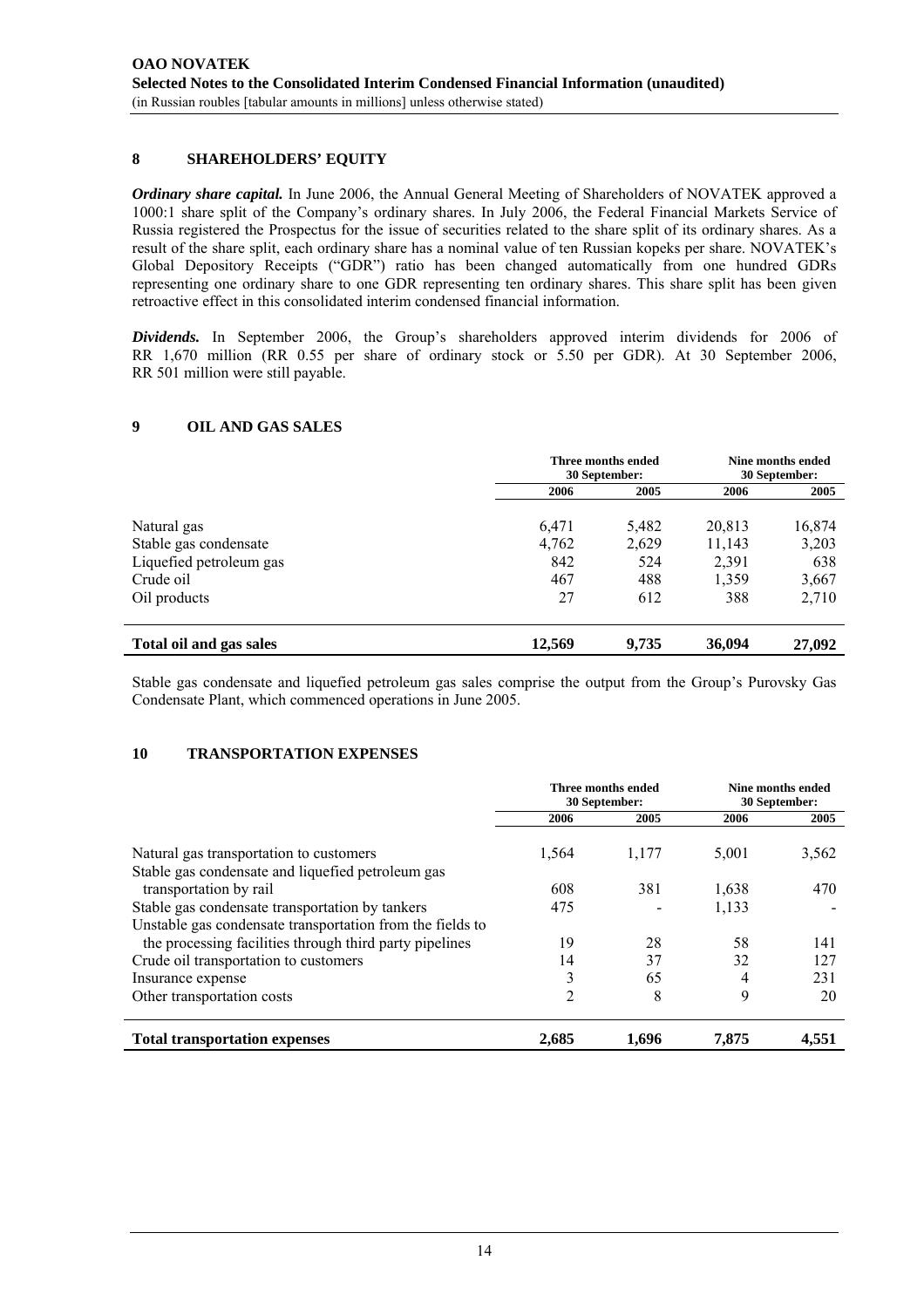#### **11 TAXES OTHER THAN INCOME TAX**

The Group is subject to a number of taxes other than on income, which are detailed as follows:

|                                                  | Three months ended<br>30 September: |       | Nine months ended<br>30 September: |       |
|--------------------------------------------------|-------------------------------------|-------|------------------------------------|-------|
|                                                  | 2006                                | 2005  | 2006                               | 2005  |
| Unified natural resources production tax         | 1,401                               | 1,080 | 4,205                              | 3,284 |
| Property tax                                     | 108                                 | 70    | 318                                | 225   |
| Excise tax                                       |                                     | 20    | 64                                 | 102   |
| Other taxes                                      | 20                                  | 46    | 61                                 | 80    |
| Subtotal                                         | 1,529                               | 1,216 | 4,648                              | 3.691 |
| Less: reversal of provision for additional taxes |                                     |       |                                    | (427) |
| Total taxes other than income tax                | 1.529                               | 1.216 | 4.648                              | 3.264 |

During the three months ended 30 September 2006, the Group did not produce products subject to excise tax.

#### **12 INCOME TAX**

*Effective income tax rate.* The Group's Russian statutory income tax rate in 2006 and 2005 is 24.0 percent. For the nine months ended 30 September 2006 and 2005, the consolidated Group's effective income tax rate was 24.7 percent and 25.8 percent, respectively. For the three months ended 30 September 2006 and 2005, the consolidated Group's effective income tax rate was 24.6 percent and 27.7 percent, respectively.

#### **13 CONTINGENCIES AND COMMITMENTS**

*Operating environment.* The Russian Federation continues to display some characteristics of an emerging market. These characteristics include, but are not limited to, the existence of a currency that is not practicably convertible in most countries outside of the Russian Federation, and relatively high inflation. The tax and customs legislation within the Russian Federation is subject to varying interpretations and changes that can occur frequently.

While there have been significant improvements in the macro-economic environment of the Russian Federation, the future economic direction of the Russian Federation is largely dependent upon the effectiveness of economic, financial and monetary measures undertaken by the government, together with tax, legal, regulatory, and political developments.

*Commitments.* At 30 September 2006, the Group entered into capital expenditures commitments aggregating approximately RR 381 million for the continuation of phase two construction of the Purovsky Gas Condensate Plant through the remainder of 2006.

*Taxation.* Russian tax, currency and customs legislation is subject to varying interpretations, and changes, which can occur frequently. Management's interpretation of such legislation as applied to the transactions and activities of the Group may be challenged by the relevant regional and federal authorities. Recent events within the Russian Federation suggest that the tax authorities may be taking a more assertive position in its interpretation of the legislation and assessments. As a result, significant additional taxes, penalties and interest may be assessed. Fiscal periods remain open to review by the authorities in respect of taxes for three calendar years preceding the year of review. Under certain circumstances reviews may cover longer periods.

As at 30 September 2006, management believes that its interpretation of the relevant legislation is appropriate and that it is probable that the Group's tax, currency and customs positions will be sustained. Where management believes it is probable that a position cannot be sustained, an appropriate amount has been accrued.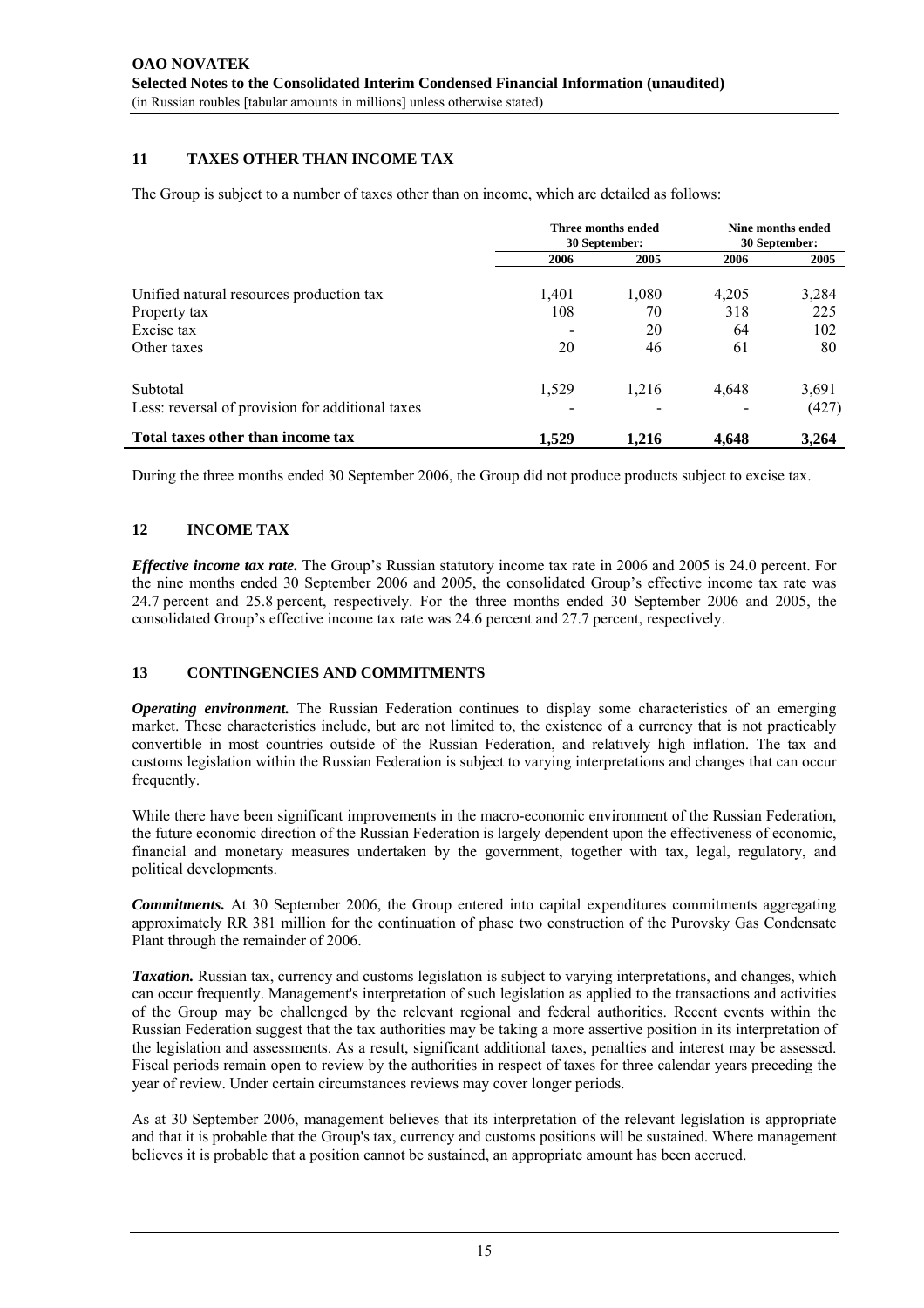#### **13 CONTINGENCIES AND COMMITMENTS (CONTINUED)**

*Mineral licenses*. The Group is subject to periodic reviews of its activities by governmental authorities with respect to the requirements of its mineral licenses. Management cooperates with governmental authorities to agree on remedial actions necessary to resolve any findings resulting from these reviews. Failure to comply with the terms of a license could result in fines, penalties or license limitation, suspension or revocation. The Group's management believes any issues of non-compliance will be resolved through negotiations or corrective actions without any materially adverse effect on the Group's financial position, statements of income or of cash flows.

The Group's oil and gas fields and license areas are situated on land located in the Yamal-Nenets Autonomous Region. Licenses are issued by the Federal Agency for the Use of Natural Resources under the Ministry of Natural Resources and the Group pays unified natural resources production tax to produce oil and gas from these fields and contributions for exploration of license areas. The principal licenses of the Group and their expiry dates are:

| Field                            | <b>License holder</b>    | License expiry date |
|----------------------------------|--------------------------|---------------------|
|                                  |                          |                     |
| Yurkharovskoye                   | Yurkharovneftegas        | 2034                |
| Khancheyskoye                    | Tarkosaleneftegas        | 2019                |
| East-Tarkosalinskove             | Tarkosaleneftegas        | 2018                |
|                                  | PurNovaGas               |                     |
| Sterkhovoye                      | (wholly-owned subsidiary |                     |
| (within Olympinsky license area) | of Purneftegasgeologia)  | 2026                |
| Termokarstovoye                  | Terneftegas              | 2021                |

Management believes the Group has the right to extend its licenses beyond the initial expiration date under the existing legislation and intends to exercise this right on all of its fields. In February 2005, the Group was successful in extending the license for the Yurkharovskoye field from 2020 to 2034. The Group has plans to submit the appropriate application with the respective Agency for the Use of Natural Resources for the extension of the terms of the licenses for East Tarkosalinskoye and Khancheyskoye fields during 2007.

*Environmental liabilities.* The Group and its predecessor entities have operated in the oil and gas industry in the Russian Federation for many years. The enforcement of environmental regulation in the Russian Federation is evolving and the enforcement posture of government authorities is continually being reconsidered. The Group periodically evaluates its obligations under environmental regulations and, as obligations are determined, they are recognized as expense immediately if no future benefit is discernible. Potential liabilities which might arise as a result of stricter enforcement of existing regulations, civil litigation or changes in legislation cannot be estimated. Under existing legislation, management believes that there are no probable liabilities which will have a material adverse effect on the Group's financial position, statements of income or of cash flows.

*Legal contingencies.* During the period, the Group was involved in a number of court proceedings (both as a plaintiff and a defendant) arising in the ordinary course of business. In the opinion of management, there are no current legal proceedings or other claims outstanding, which could have a material effect on the result of operations or financial position of the Group and which have not been accrued or disclosed in the consolidated interim condensed financial information.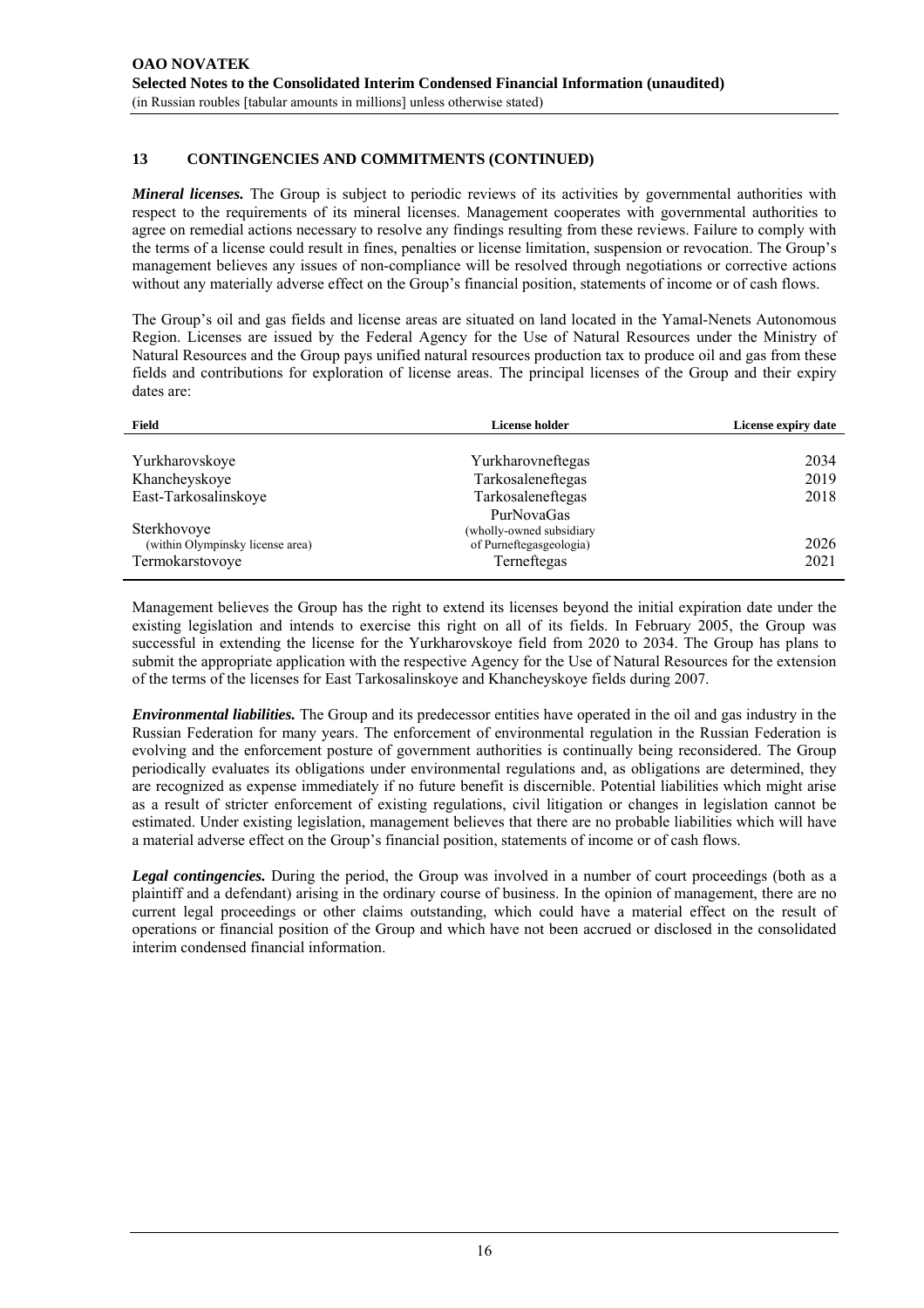#### **14 RELATED PARTY TRANSACTIONS**

During 2005, the Group had significant activities with companies related to its shareholders in connection with sales of crude oil, stable gas condensate and liquefied petroleum gas and sales of equity securities. The Group's reported results of operations, financial position and cash flows may have been different had such transactions been carried out amongst unrelated parties. During 2006, no such sales activities have occurred. However, certain other related party transactions have continued as outlined below. Related parties may enter into transactions which unrelated parties might not, and transactions between related parties may not be affected on the same terms, conditions and amounts as transactions between unrelated parties.

#### *Purchases and sales of crude oil:*

|                                 | Three months ended 30 September: |                 |                     |                 |
|---------------------------------|----------------------------------|-----------------|---------------------|-----------------|
|                                 |                                  | 2006            |                     | 2005            |
|                                 | Sales volumes                    | Russian roubles | Sales volumes       | Russian roubles |
| Name of related party           | (thousands of tons)              | (millions)      | (thousands of tons) | (millions)      |
|                                 |                                  |                 |                     |                 |
| Sales to Kerden Trading Limited | -                                |                 |                     |                 |

|                                                                                                      | Nine months ended 30 September:<br>2006<br>2005 |                               |                                      |                               |
|------------------------------------------------------------------------------------------------------|-------------------------------------------------|-------------------------------|--------------------------------------|-------------------------------|
| Name of related party                                                                                | Sales volumes<br>(thousands of tons)            | Russian roubles<br>(millions) | Sales volumes<br>(thousands of tons) | Russian roubles<br>(millions) |
| Sales to Kerden Trading Limited<br>Sales to TNG Energy<br>Purchases from Geoilbent (until June 2005) |                                                 |                               | -97<br>86<br>219                     | 616<br>492<br>562             |

*Sales of stable gas condensate.* During the three and nine months ended 30 September 2005, the Group sold 307 thousand tons and 394 thousand tons of stable gas condensate to Kerden Trading Limited for RR 2,619 million and RR 3,190 million, respectively. Beginning January 2006, the Group commenced export sales through its newly established foreign subsidiaries (see Note 1).

#### *Balances with related parties:*

|                                                                   | 30 September 2006 | 31 December 2005 |
|-------------------------------------------------------------------|-------------------|------------------|
|                                                                   |                   |                  |
| Prepayments and advances (for construction)                       | 164               | 95               |
| Long-term loan receivables and other non-current assets           | 167               | 159              |
| Short-term loan receivables, prepayments and other current assets | 38                | 180              |
| Trade and other receivables                                       | 162               | 1.657            |
| Cash and cash equivalents                                         | 1,781             | 179              |
| Trade payables                                                    | 168               | 49               |

Cash and cash equivalents represent cash accounts and deposits held in OAO "Pervyi Ob'edinennyi Bank" (First United Bank), the successor of NOVA Bank after its merger with OAO KB "Samarskyi kredit" (Samara Credit) in January 2006.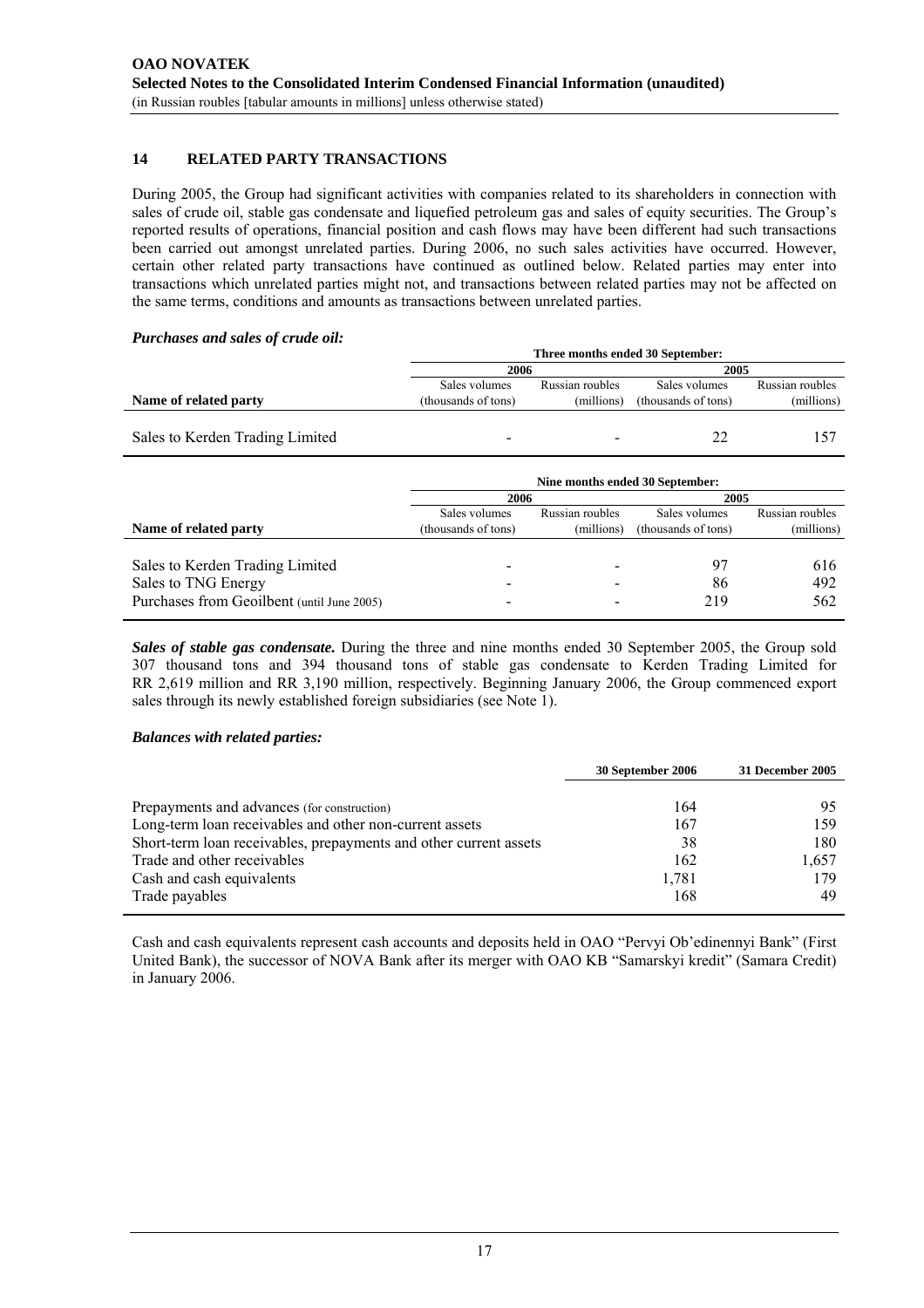#### **14 RELATED PARTY TRANSACTIONS (CONTINUED)**

#### *Other transactions with related parties:*

|                                     | Three months ended<br>30 September: |      | Nine months ended<br>30 September: |      |
|-------------------------------------|-------------------------------------|------|------------------------------------|------|
|                                     | 2006                                | 2005 | 2006                               | 2005 |
| Sales of inventory and oil products | 10                                  | 99   | 54                                 | 117  |
| Purchases of construction services  | 142                                 | 154  | 656                                | 530  |
| Materials, services and other       | 62                                  | 43   | 176                                | 111  |
| Interest income                     | 4                                   | 68   | 17                                 | 460  |
| Interest expense                    |                                     |      | $\qquad \qquad$                    | 64   |

Other related party transactions are disclosed in Note 4.

#### **15 SEGMENT INFORMATION**

The Group operates principally in the oil and gas industry in the Russian Federation. The Group evaluates performance and makes investment and strategic decisions based upon a review of profitability for the Group as a whole. However, the Group's activities are considered by management to comprise the following business segments:

- Exploration and production acquisitions, exploration, development, production, processing, marketing and transportation of oil and gas;
- Other other activities, including head office services, certain general and administrative expenses, polymer and tape insulation and banking (through May 2005, see Note 4).

Segment information for the three months ended 30 September 2006 was as follows:

|                                    | <b>Exploration</b> |              |              |
|------------------------------------|--------------------|--------------|--------------|
|                                    | and production     | <b>Other</b> | <b>Total</b> |
| <b>Segment revenues</b>            |                    |              |              |
| External revenues and other income | 12,579             | 381          | 12,960       |
| Inter-segment sales                |                    | -            |              |
| <b>Total segment revenues</b>      | 12,581             | 381          | 12,962       |
| <b>Segment results</b>             | 6,147              | 73           | 6,220        |

Segment information for the nine months ended 30 September 2006 was as follows:

|                                    | <b>Exploration</b> |              |              |
|------------------------------------|--------------------|--------------|--------------|
|                                    | and production     | <b>Other</b> | <b>Total</b> |
| <b>Segment revenues</b>            |                    |              |              |
| External revenues and other income | 35,847             | 997          | 36,844       |
| Inter-segment sales                |                    | -            |              |
| <b>Total segment revenues</b>      | 35,854             | 997          | 36,851       |
| <b>Segment results</b>             | 17.140             | 95           | 17,235       |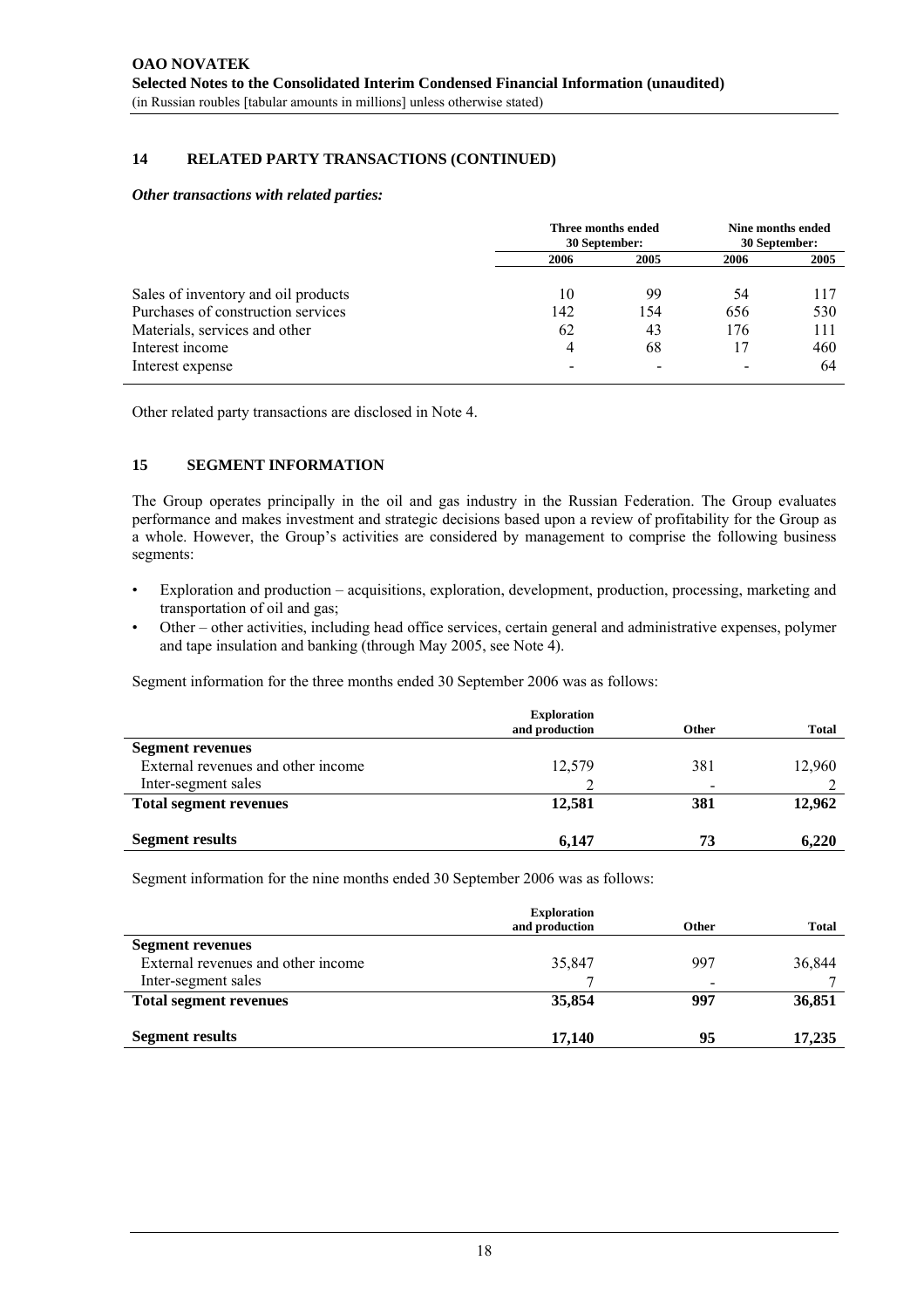#### **15 SEGMENT INFORMATION (CONTINUED)**

Segment information for the three months ended 30 September 2005 was as follows:

|                                    | <b>Exploration</b><br>and production | Other                    | <b>Total</b> |
|------------------------------------|--------------------------------------|--------------------------|--------------|
| <b>Segment revenues</b>            |                                      |                          |              |
| External revenues and other income | 9,735                                | 373                      | 10,108       |
| Inter-segment sales                | Q                                    | $\overline{\phantom{0}}$ | $\Omega$     |
| <b>Total segment revenues</b>      | 9.744                                | 373                      | 10,117       |
|                                    |                                      |                          |              |
| <b>Segment results</b>             | 4.637                                | 116                      | 4.753        |

Segment information for the nine months ended 30 September 2005 was as follows:

|                                    | <b>Exploration</b><br>and production | Other                        | <b>Total</b> |
|------------------------------------|--------------------------------------|------------------------------|--------------|
| <b>Segment revenues</b>            |                                      |                              |              |
| External revenues and other income | 27,121                               | 942                          | 28,063       |
| Inter-segment sales                | 13                                   | $\qquad \qquad \blacksquare$ |              |
| <b>Total segment revenues</b>      | 27,134                               | 942                          | 28,076       |
| <b>Segment results</b>             | 12,659                               | 280                          | 12,939       |

All of the Group's production and processing assets are located in the Russian Federation.

#### **16 SUBSEQUENT EVENTS**

In October 2006, the Group established OOO "NOVATEK-Refuelling сomplexes", a wholly-owned subsidiary, to manage the wholesale and retail trading of liquefied petroleum gas and other oil products. The Group also established OOO "NOVATEK North-West", a wholly-owned subsidiary, to manage the administrative and technical commercial activities relating to the export of stable gas condensate.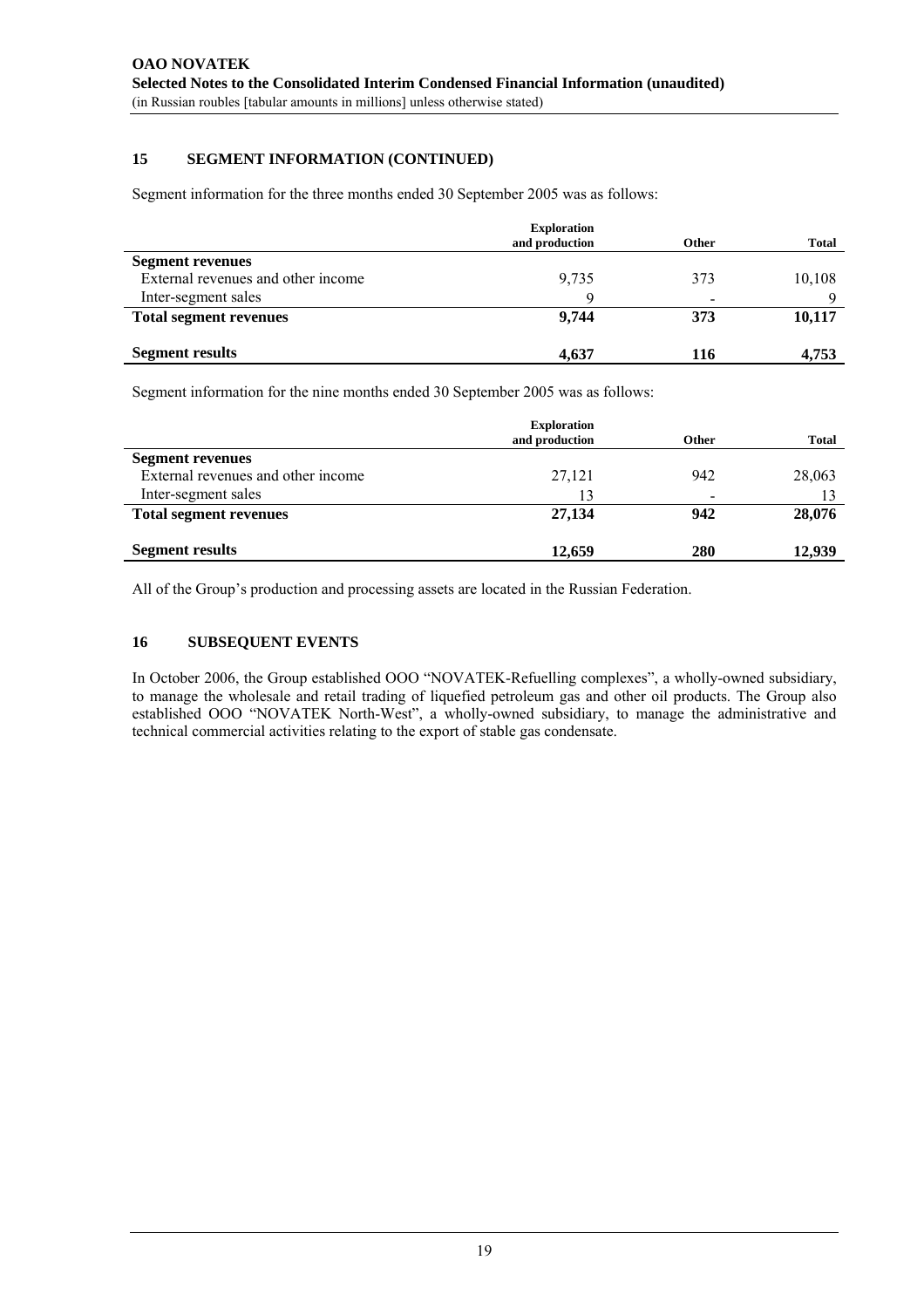#### **17 NEW ACCOUNTING DEVELOPMENTS**

Certain new standards and interpretations have been published that are mandatory for the Group's accounting periods beginning on or after 1 January 2007 or later periods and which the Group has not early adopted.

These new standards and interpretations are not expected to significantly affect the Group's financial statements when adopted: IFRS 7, *Financial Instruments: Disclosures* and a Complementary Amendment to IAS 1 *Presentation of Financial Statements - Capital Disclosures* (effective from 1 January 2007); IFRIC 7, *Applying the Restatement Approach under IAS 29* (effective for annual periods beginning on or after 1 March 2006); IFRIC 8, *Scope of IFRS 2* (effective for annual periods beginning on or after 1 May 2006); and IFRIC 9 *Reassessment of Embedded Derivatives* (effective for annual periods beginning on or after 1 September 2006); IFRIC 10, *Interim Financial Reporting and Impairment* (effective for annual periods beginning on or after 1 November 2006); and IFRIC 11, *IFRS 2: Group and Treasury Share Transactions* (effective for annual periods beginning on or after 1 March 2007).

New or amended standards and interpretations effective for the Group from 1 January 2006 are discussed below. None of the adoptions had a material impact on the Group's financial position or results of operations.

IFRIC 4, *Determining whether an Arrangement contains a Lease* ("IFRIC 4"). IFRIC 4 provides guidance on how to determine whether an arrangement contains a lease as defined in IAS 17, *Leases*, on when the assessment or reassessment of an arrangement should be made and on how lease payments should be separated from any other elements in the arrangement.

IAS 39 (Amendment), *The Fair Value Option*; IAS 39 (Amendment), *Cash Flow Hedge Accounting of Forecast Intragroup Transactions*; IAS 39 (Amendment), *Financial Guarantee Contracts*. The amendments to IAS 39 clarified the use of the fair value through profit or loss category of financial instruments and clarified the accounting for financial guarantees as either insurance contracts or financial instruments.

IAS 21 (Amendment), *Net Investment in a Foreign Operation* (effective from 1 January 2006). This amendment requires foreign exchange gains and losses on quasi-equity intercompany loans to be reported in consolidated equity even if the loans are not in the functional currency of either the lender or the borrower. Previously, such exchange differences were required to be recognized in consolidated profit or loss. The amendment also extends the definition of 'net investment in a foreign operation' to include loans between sister companies.

IAS 19 (Amendment), *Employee Benefits.* The amendment to IAS 19 introduces an additional recognition option for actuarial gains and losses in post-employment defined benefit plans.

IFRS 1 (Amendment), *First-time Adoption of International Financial Reporting Standards* and IFRS 6 (Amendment), *Exploration for and Evaluation of Mineral Resources*. The amendments to IFRS 1 and IFRS 6 provided limited relief to first-time adopters of IFRS with respect to the provisions of IFRS 6.

IFRIC 5, *Rights to Interests arising from Decommissioning, Restoration and Environmental Rehabilitation Funds* ("IFRIC 5"). IFRIC 5 provides guidance on the accounting for interests in decommission funds.

IFRIC 6, *Liabilities arising from Participating in a Specific Market - Waste Electrical and Electronic Equipment* ("IFRIC 6"). IFRIC 6 addresses the accounting for liabilities under an EU Directive on waste management for sales of household equipment.